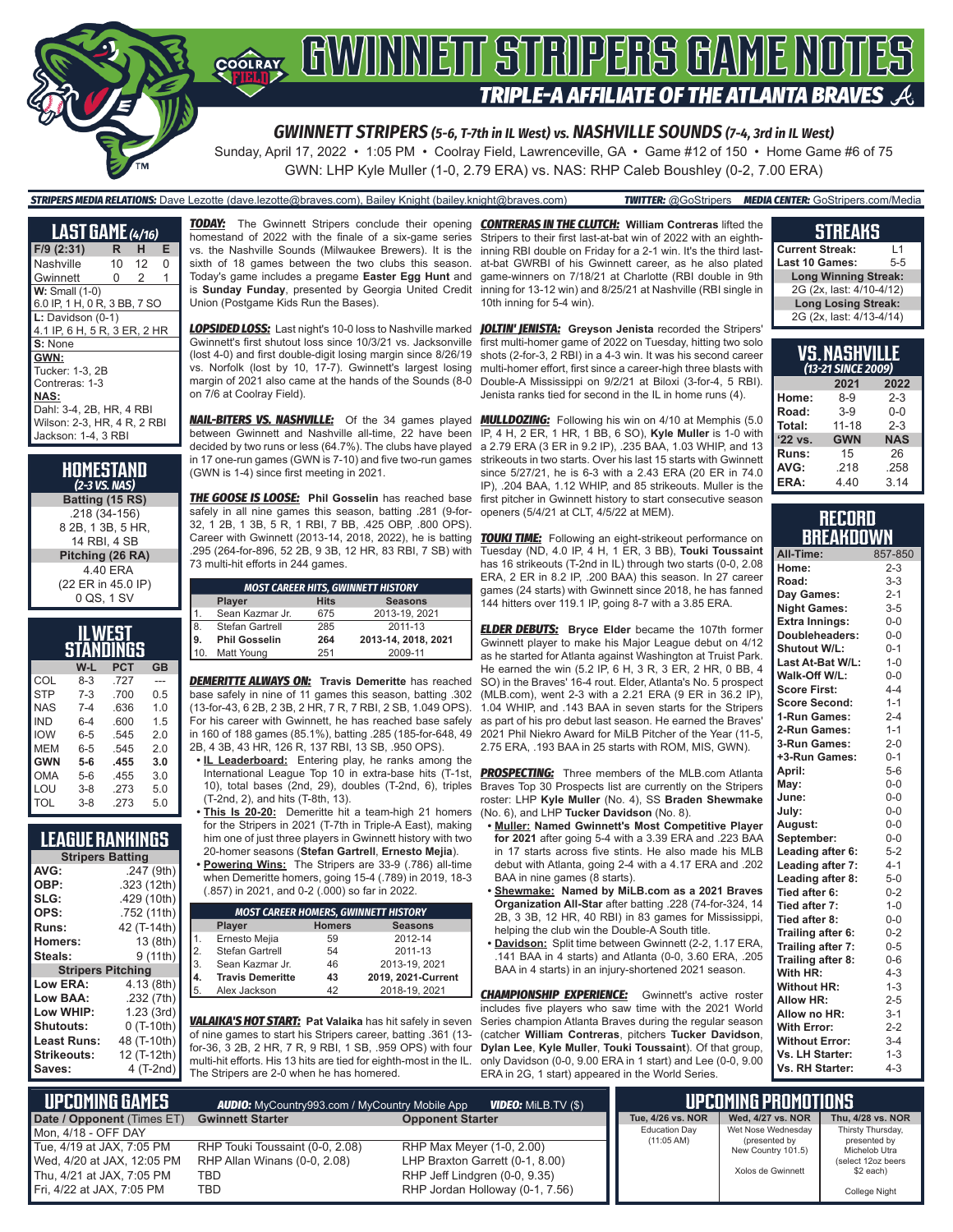



#### *SUNDAY, APRIL 17, 2022 VS. NASHVILLE*

| <b>MANAGER MATT TUIASOSOPO</b>                                                                                                                                                                                                                                                                                                                                                                                                                                                                                                                                                                                                                                                                                                                                                                                                                                                                                                                                                                                                                                                                                                                                                                                     |                                                                                        |                                         |                                               | <b>VS. 2022 OPPONENTS</b>                                                                                                                                                                                                                                                                                      |                                                                                                                         |                                                               |                                                                                                                                                                                                                     |                                                                     |                                                                       |                                                                               |
|--------------------------------------------------------------------------------------------------------------------------------------------------------------------------------------------------------------------------------------------------------------------------------------------------------------------------------------------------------------------------------------------------------------------------------------------------------------------------------------------------------------------------------------------------------------------------------------------------------------------------------------------------------------------------------------------------------------------------------------------------------------------------------------------------------------------------------------------------------------------------------------------------------------------------------------------------------------------------------------------------------------------------------------------------------------------------------------------------------------------------------------------------------------------------------------------------------------------|----------------------------------------------------------------------------------------|-----------------------------------------|-----------------------------------------------|----------------------------------------------------------------------------------------------------------------------------------------------------------------------------------------------------------------------------------------------------------------------------------------------------------------|-------------------------------------------------------------------------------------------------------------------------|---------------------------------------------------------------|---------------------------------------------------------------------------------------------------------------------------------------------------------------------------------------------------------------------|---------------------------------------------------------------------|-----------------------------------------------------------------------|-------------------------------------------------------------------------------|
| Matt Tuiasosopo is in his second season as the manager of the Stripers in 2022<br>He was named the seventh manager in Gwinnett history on 3/30/21, making him<br>the first former Gwinnett player to manage the club (played OF/1B from 2016-17)<br>In 2021, he guided the Stripers to a 71-58 record (3rd in Triple-A East Southeast<br>Division)  On 5/4/21 at Charlotte, he became the youngest manager in Gwinnett<br>history (34 years, 11 months, 25 days)  From 7/8/21-9/21/21, his Stripers owned<br>the best record in Triple-A Baseball (45-19, .703)  Began his managerial career<br>with Class-A Rome in 2019, earning Atlanta's Bobby Cox Award for Minor League<br>Manager of the Year  Coached at the Braves' Alternate Training Site in 2020.                                                                                                                                                                                                                                                                                                                                                                                                                                                      |                                                                                        |                                         |                                               | <b>IND</b><br>LOU<br><b>MEM</b><br><b>NAS</b><br><b>WEST</b>                                                                                                                                                                                                                                                   | Home<br>Road<br>$0-0$<br>$0-0$<br>$0 - 0$<br>$0 - 0$<br>$0-0$<br>$3 - 3$<br>$2 - 3$<br>$0 - 0$<br>$2 - 3$<br>$3 - 3$    | <b>Total</b><br>$0-0$<br>$0-0$<br>$3 - 3$<br>$2 - 3$<br>$5-6$ | <b>BUF</b><br><b>CLT</b><br><b>DUR</b><br><b>JAX</b><br>LHV<br><b>NOR</b><br><b>EAST</b>                                                                                                                            | Home<br>$0-0$<br>$0-0$<br>$0-0$<br>$0-0$<br>$0-0$<br>$0-0$<br>$0-0$ | Road<br>$0-0$<br>$0-0$<br>$0-0$<br>$0-0$<br>$0 - 0$<br>$0-0$<br>$0-0$ | <b>Total</b><br>$0-0$<br>$0 - 0$<br>$0-0$<br>$0-0$<br>$0-0$<br>$0-0$<br>$0-0$ |
| Tuiasosopo's Managerial Career<br>With Gwinnett (2 Seasons):<br>MiLB Career (3 Seasons):                                                                                                                                                                                                                                                                                                                                                                                                                                                                                                                                                                                                                                                                                                                                                                                                                                                                                                                                                                                                                                                                                                                           | W-L<br>Games<br>140<br>76-64<br>279<br>141-138                                         | <b>PCT</b><br>.543<br>.505              | <b>Playoffs</b><br>$\mathbf 0$<br>$\mathbf 0$ |                                                                                                                                                                                                                                                                                                                |                                                                                                                         |                                                               |                                                                                                                                                                                                                     |                                                                     |                                                                       |                                                                               |
| Player/Coach                                                                                                                                                                                                                                                                                                                                                                                                                                                                                                                                                                                                                                                                                                                                                                                                                                                                                                                                                                                                                                                                                                                                                                                                       | EJECTIONS (0)<br>Date/Inning                                                           | <b>Umpire</b>                           |                                               | The Stripers are 1-0 (1.000) in games decided in the last at-bat in 2022.<br>Date/Opponent<br>4/15 vs. Nashville                                                                                                                                                                                               |                                                                                                                         | <b>Score</b><br>$2-1$ (8th)                                   | LAST AT-BAT WINS (1)                                                                                                                                                                                                | William Contreras 2-out RBI double                                  | Game-Winning Play (*=Walk-Off)                                        |                                                                               |
| <b>TEAM DEFENSE (4TH IN INTERNATIONAL LEAGUE)</b><br><b>PCT</b><br>G<br><b>TC</b><br><b>PO</b><br>384<br>.990<br>11<br>290<br><b>CS</b><br><b>SB</b><br><b>Catchers</b><br>3<br>$\mathbf 0$<br>Casteel, Ryan                                                                                                                                                                                                                                                                                                                                                                                                                                                                                                                                                                                                                                                                                                                                                                                                                                                                                                                                                                                                       | A<br>E.<br>90<br>$\overline{4}$<br><b>PCT</b><br><b>ATT</b><br>3<br>.000               | <b>DP</b><br>9<br>PB<br>$\mathbf{1}$    | <b>TP</b><br>0<br>W-L<br>$1 - 2$              |                                                                                                                                                                                                                                                                                                                |                                                                                                                         |                                                               |                                                                                                                                                                                                                     |                                                                     |                                                                       |                                                                               |
| Contreras, William<br>7<br>0<br>Pabst, Arden<br>$\mathbf 0$<br>$\mathbf 0$<br>Tromp, Chadwick<br>6<br>$\mathbf{1}$<br>16<br>Total:<br>1<br>Outfield Assists (2):<br>Dean $(3)$                                                                                                                                                                                                                                                                                                                                                                                                                                                                                                                                                                                                                                                                                                                                                                                                                                                                                                                                                                                                                                     | $\overline{7}$<br>.000<br>$\mathbf 0$<br>$---$<br>$\overline{7}$<br>.143<br>17<br>.059 | $\overline{2}$<br>$\mathbf 0$<br>0<br>3 | $2 - 2$<br>$0 - 0$<br>$2 - 2$<br>$5-6$        | Alaniz, R.J.<br>Brach, Brad<br>Brennan, Brandon<br>Burrows, Thomas<br>Cruz, Jesus<br>Davidson, Tucker<br>De La Cruz, Jasseel<br>Elledge, Seth<br>Johnstone, Connor                                                                                                                                             | Pitchers (18)                                                                                                           |                                                               | <b>GWINNETT PLAYERS USED (33 IN 2022)</b><br>Casteel, Ryan<br>Contreras, William<br>Dean, Justin<br>Demeritte, Travis<br>DeShields, Delino<br>Goins, Ryan<br>Gonzalez, Yariel<br>Gosselin, Phil<br>Jenista, Greyson |                                                                     | Position (15)                                                         |                                                                               |
| Pitcher Pickoffs (2):<br>Kingham (1), Muller (1)<br><b>Catcher Pickoffs (0):</b><br>DeShields (6), Gosselin (5)<br>1:<br>2: Gosselin (4), Valaika (3), Goins (2), Tucker (2)<br>3:<br>Demeritte (11)<br>Nogowski (5), Valaika (3), Contreras (2), Tucker (1)<br>4:<br>Contreras (3), Y. Gonzalez (3), Valaika (3), Nogowski (1), Tucker (1)<br>5:<br>Shewmake (5), Nogowski (2), Goins (1), Jenista (1), Tucker (1), Valaika (1)<br>6:<br>Goins (2), Y. Gonzalez (2), Jenista (2), Tromp (2), Casteel (1), Nogowski (1),<br>7:<br>Tucker (1)<br>Jenista (3), Casteel (2), Y. Gonzalez (2), Tromp (2), Goins (1), Pabst (1)<br>8:<br>9:<br>Dean (8), Goins (2), Y. Gonzalez (1)<br>Contreras (4), Tromp (4), Casteel (3)<br>C:<br>Nogowski (9), Jenista (2)<br>1B:<br>Valaika (6), Goins (3), Gosselin (2)<br>2B:<br>3B: Y. Gonzalez (7), Gosselin (2), Valaika (2)<br>SS: Goins (5), Shewmake (5), Valaika (1)<br>Tucker (4), Gosselin (3), Demeritte (2), Jenista (2)<br>LF:<br>Dean (6), DeShields (5)<br>CF:<br>Demeritte (8), Dean (2), Jenista (1)<br>RF:<br>DH: Tucker (2), Contreras (1), DeShields (1), Demeritte (1), Y. Gonzalez (1),<br>Gosselin (1), Jenista (1), Nogowski (1), Pabst (1), Valaika (1) | <b>STARTS</b><br><b>By Batting Order</b><br><b>By Position</b>                         |                                         |                                               | Kingham, Nolan<br>Lee, Dylan<br>Muller, Kyle<br>Sittinger, Brandyn<br>Stephens, Jackson<br>Tonkin, Michael<br>Toussaint, Touki<br>Vincent, Nick<br>Winans, Allan<br>Italics = Player no longer in Braves organization<br>Contreras, William (C)<br>Davidson, Tucker (LHP)<br>Stephens, Jackson (RHP)<br>Player | Three players have played for both Gwinnett and Atlanta in 2022:<br><b>ATLANTA BRAVES REHAB ASSIGNMENTS (O IN 2022)</b> | Injury (IL Date)                                              | Nogowski, John<br>Pabst, Arden<br>Shewmake, Braden<br>Tromp, Chadwick<br>Tucker, Preston<br>Valaika, Pat<br><b>BASS-LANTA</b>                                                                                       |                                                                     | <b>Rehab Dates</b>                                                    |                                                                               |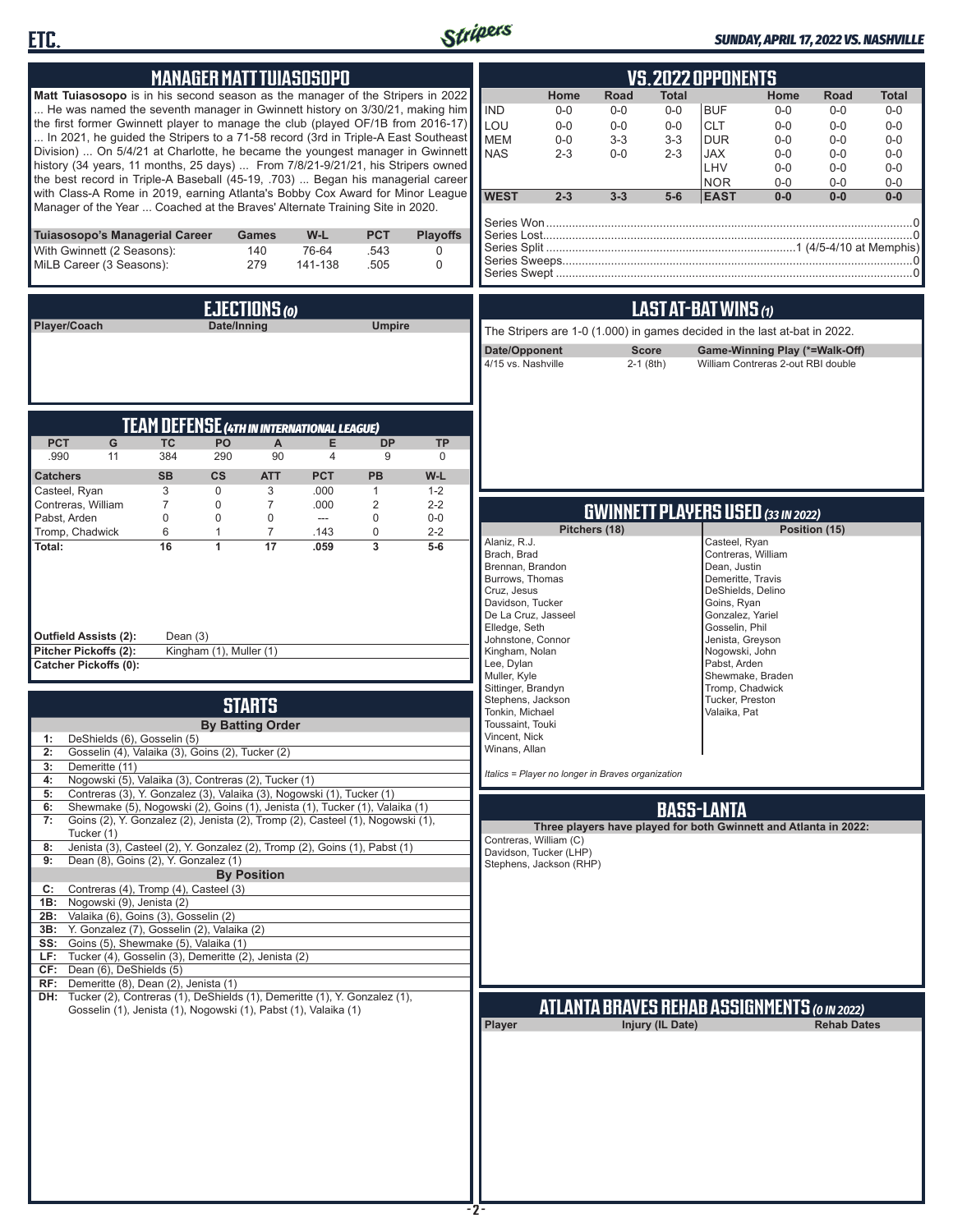## **STARTING PITCHER**



**ON BRAVES 40-MAN ROSTER**

#### *SUNDAY, APRIL 17, 2022 VS. NASHVILLE*

# **50****KYLE Muller**

|      |     | <b>JU NYLL MULLLEN</b>                      | <b>BIO ON PAGE 63 OF MEDIA GUIDE</b>                              |
|------|-----|---------------------------------------------|-------------------------------------------------------------------|
| B/T: | R/L | <b>BORN:</b> 10/7/97 in Dallas, TX (age 24) |                                                                   |
| HT:  | 6-7 |                                             | <b>ACQUIRED:</b> Braves' 2nd Round Pick in 2016 June draft out of |
| WT:  | 250 | Jesuit College Prep (Dallas, TX).           |                                                                   |

*TODAY'S START:* **Kyle Muller** makes his third start of the season in the finale of a six-game series vs. Nashville ... It is his 20th career Triple-A start with Gwinnett (6-4, 3.32 ERA, 1.32 WHIP, . 224 BAA) ... Makes his eighth career start at Coolray Field (2-2, 2.59 ERA, 1.40 WHIP, .256 BAA) ... Makes his fourth career daytime start at the Triple-A level (2-0, 4.20 ERA, 1.40 WHIP, .255 BAA) ... **Over his last 15 starts for the Stripers since 5/27/21, is 6-3 with a 2.43 ERA, 1.12 WHIP, and .204 BAA**.

**PROSPECTING:** Muller is currently ranked as the Atlanta Braves' No. 4 prospect by MLB.com ... He is the top-ranked prospect on Gwinnett's active roster.

*2022 SEASON:* **4/5 at MEM:** Was the Stripers' Opening Night starter (ND, 4.2 IP, 4 H, 1 ER, 1 BB, 7 SO in 2-1 loss), making him the first player in Gwinnett history to start consecutive season openers (also started on 5/4/21 at Charlotte) ... **4/10 at MEM:** Started the final game of the series (win, 5.0 IP, 4 H, 2 ER, 1 BB, 6 SO in 5-4 win), earning his first Triple-A victory since 9/12/21 at Columbus.

*2022 SPRING TRAINING:* In three games (2 starts) with Atlanta, he went 0-1 with an 8.53 ERA (6 ER in 6.1 IP), 2.05 WHIP, and .370 BAA ... The Braves optioned him to Gwinnett on 4/3.

*2021 SEASON:* Muller made both his Triple-A debut with Gwinnett (5-4, 3.39 ERA, .223 BAA in 17 starts) and Major League debut with Atlanta (2-4, 4.17 ERA, .202 BAA in 9G, 8 starts) ... Posted a 4.60 ERA in his first stint with the Stripers (7 starts) before being recalled for his MLB debut on 6/16 vs. Boston (1.0 IP in relief, 4 H, 2 ER, 1 SO) ... Made his first MLB start on 6/21 at the New York Mets (loss, 4.0 IP, 0 H, 1 R, 1 ER, 2 BB, 3 SO in 4-2 loss) ... Earned his first MLB win on 6/27 at Cincinnati (5.0 IP, 1 H, 0 R, 2 BB, 9 SO in 4-0 win) ... Optioned back to Gwinnett on 7/4 and for good on 8/13 ... Over 10 starts with the Stripers from 5/27-9/12, went 5-1 with a 1.80 ERA (11 ER in 55.0 IP), 0.93 WHIP, .169 BAA, and 59 strikeouts ... Named Gwinnett's "Most Competitive Player" for 2021, the first pitcher ever to win the award.

| <b>MULLER'S 2022 STATS</b>                                                                                |         |      |       |       |     |    |     |     |      |
|-----------------------------------------------------------------------------------------------------------|---------|------|-------|-------|-----|----|-----|-----|------|
| <b>BAA</b><br>G/GS<br><b>SO</b><br>W-L<br><b>HR</b><br><b>ERA</b><br>ER<br><b>BB</b><br><b>Team</b><br>IP |         |      |       |       |     |    |     |     |      |
| Gwinnett (AAA)                                                                                            | $1 - 0$ | 2.79 | 2/2   | 92    |     |    |     | 13  | .235 |
| MiLB Career:                                                                                              | $26-14$ | 3.09 | 87/86 | 416.0 | 143 | 28 | 188 | 442 | .223 |
| MLB Career:                                                                                               | $2 - 4$ | 4 17 | 9/8   | 36.2  | 17  |    | 20. | 37  | 202  |

| <b>MULLER'S 2022 SPLITS (WITH GWINNETT)</b> |                       |                  |                       |  |  |  |  |  |  |  |  |  |
|---------------------------------------------|-----------------------|------------------|-----------------------|--|--|--|--|--|--|--|--|--|
| Home:                                       | $0-0, - -$ ERA $(0G)$ | Road:            | 1-0, 2.79 ERA (2G)    |  |  |  |  |  |  |  |  |  |
| Day:                                        | 1-0, 3.60 ERA (1G)    | Night:           | 0-0, 1.93 ERA (1G)    |  |  |  |  |  |  |  |  |  |
| <b>Starter:</b>                             | 1-0, 2.79 ERA (2G)    | <b>Reliever:</b> | $0-0, - -$ ERA $(0G)$ |  |  |  |  |  |  |  |  |  |
| Vs. LHB:                                    | .250 BAA, 1 HR        | Vs. RHB:         | .222 BAA, 0 HR        |  |  |  |  |  |  |  |  |  |

|         | <b>MULLER VS. NASHVILLE</b> |            |   |           |      |    |    |           |           |           |  |  |  |  |
|---------|-----------------------------|------------|---|-----------|------|----|----|-----------|-----------|-----------|--|--|--|--|
|         | W-L                         | <b>ERA</b> | G | <b>GS</b> | IP   | н  | ER | <b>HR</b> | <b>BB</b> | <b>SO</b> |  |  |  |  |
| 2021:   | $0 - 3$                     | 2.89       |   |           | 18.2 | 16 | 6  |           | 10        | 22        |  |  |  |  |
| 2022:   | $0 - 0$                     | $ -$       |   |           | 0.0  |    |    |           |           |           |  |  |  |  |
| Career: | $0 - 3$                     | 2.89       |   |           | 18.2 | 16 | 6  |           | 10        | 22        |  |  |  |  |

|             |                           | <b>MULLER'S HIGHS &amp; LOWS</b>   |  |  |  |  |  |  |  |  |  |  |  |
|-------------|---------------------------|------------------------------------|--|--|--|--|--|--|--|--|--|--|--|
|             | <b>Season</b>             | Career (MiLB and MLB)              |  |  |  |  |  |  |  |  |  |  |  |
| l IP:       | 5.0 (4/10 at MEM)         | 7.1 (7/20/18, FLA at CLR)          |  |  |  |  |  |  |  |  |  |  |  |
| Iso:        | 7 (4/5 at MEM)            | 12 (7/9/18, FLA at DBT)            |  |  |  |  |  |  |  |  |  |  |  |
| IBB:        | 1 (2x, last: 4/10 at MEM) | 6 (4/19/19, MIS at CHAT)           |  |  |  |  |  |  |  |  |  |  |  |
| IH:         | 4 (2x, last: 4/10 at MEM) | 9 (2x, last: 6/28/18, FLA vs. DUN) |  |  |  |  |  |  |  |  |  |  |  |
| <b>IER:</b> | 2 (4/10 at MEM)           | 6 (4x, last: 8/12/21, ATL vs. CIN) |  |  |  |  |  |  |  |  |  |  |  |
| Low-Hit CG: | None                      | None                               |  |  |  |  |  |  |  |  |  |  |  |
| Low-ER CG:  | None                      | None                               |  |  |  |  |  |  |  |  |  |  |  |

#### *MULLER'S CAREER ACCOLADES*

**2016:** GCL Braves Pitcher of the Year ... **2018:** Arizona Fall League "Rising Stars Game" Selection ... **2019:** Southern League Pitcher of the Week (5/26/19) ... Southern League Midseason All-Star ... **2021:** Gwinnett Stripers "Most Competitive Player" Award.

|                  | MULLER'S 2022 STARTS (ALL LEVELS) |               |       |  |  |  |  |  |  |                  |         |              |              |                                        |
|------------------|-----------------------------------|---------------|-------|--|--|--|--|--|--|------------------|---------|--------------|--------------|----------------------------------------|
| l Team           | Date/Opp.                         | Result IP H R |       |  |  |  |  |  |  | ER HR BB SO NP-S | Catcher | Opp. Starter | <b>Final</b> | <b>Notes</b>                           |
| <sup>1</sup> GWN | 4/5 at MEM                        | ND -          | 424   |  |  |  |  |  |  | 77-50            | Tromp   | T.J. Zeuch   | L. $1-2$     | 2nd career Opening Day start with GWN. |
| l GWN            | 4/10 at MEM                       | W. 1-0        | 5.0 4 |  |  |  |  |  |  | 82-55            | Tromp   | T.J. Zeuch   | W. 5-4       |                                        |
|                  |                                   |               |       |  |  |  |  |  |  |                  |         |              |              |                                        |

|                     |         |            |    |    |         | STRIPERS STARTING PITCHERS (7 IN 2022) |                            |                                                    |
|---------------------|---------|------------|----|----|---------|----------------------------------------|----------------------------|----------------------------------------------------|
| <b>Pitcher</b>      | W-L     | <b>ERA</b> | GS | QS |         | <b>Team W-L Run Support</b>            | <b>Last Gwinnett Start</b> | <b>Final Line</b>                                  |
| Davidson, Tucker    | $0 - 1$ | 6.23       |    |    | 0-1     | $0.00$ RPG $(0$ Tot.)                  | $4/16$ vs. NAS (L)         | 4.1 IP, 6 H, 5 R, 3 ER, 2 BB, 5 SO, 2 HR (74p/43s) |
| De La Cruz, Jasseel | $0 - 1$ | 9.00       |    |    | $0 - 2$ | 3.00 RPG (6 Tot.)                      | 4/14 vs. NAS (L)           | 1.0 IP, 4 H, 4 R, 4 ER, 0 BB, 1 SO, 2 HB (37p/22s) |
| Muller, Kyle        | 1-0     | 2.79       |    |    | 1-1     | 3.50 RPG (7 Tot.)                      | 4/10 at MEM (W)            | 5.0 IP, 4 H, 2 R, 2 ER, 1 BB, 6 SO, 1 HR (83p/55s) |
| Stephens, Jackson   | 1-0     | 3.00       |    |    | 1-0     | 4.00 RPG (4 Tot.)                      | 4/7 at MEM (W)             | 6.0 IP, 4 H, 2 R, 2 ER, 0 BB, 7 SO (71p/52s)       |
| Toussaint, Touki    | $0-0$   | 2.08       |    |    | $2 - 0$ | 3.50 RPG (7 Tot.)                      | 4/12 vs. NAS (ND)          | 4.0 IP, 4 H, 1 R, 1 ER, 3 BB, 8 SO (80p/48s)       |
| Vincent, Nick       | $0-0$   | 0.00       |    |    | 1-0     | $0.00$ RPG $(0)$ Tot.)                 | 4/15 vs. NAS (ND)          | 2.0 IP, 1 H, 0 R, 1 BB, 4 SO (41p/25s)             |
| Winans, Allan       | $0-0$   | 2.08       |    |    | 0-2     | 3.50 RPG (7 Tot.)                      | 4/13 vs. NAS (ND)          | 4.2 IP, 2 H, 0 R, 2 BB, 4 SO (75p/49s)             |
| Total:              | $2 - 2$ | 3.45       |    |    | $5-6$   | 2.82 RPG (31 Tot.)                     |                            |                                                    |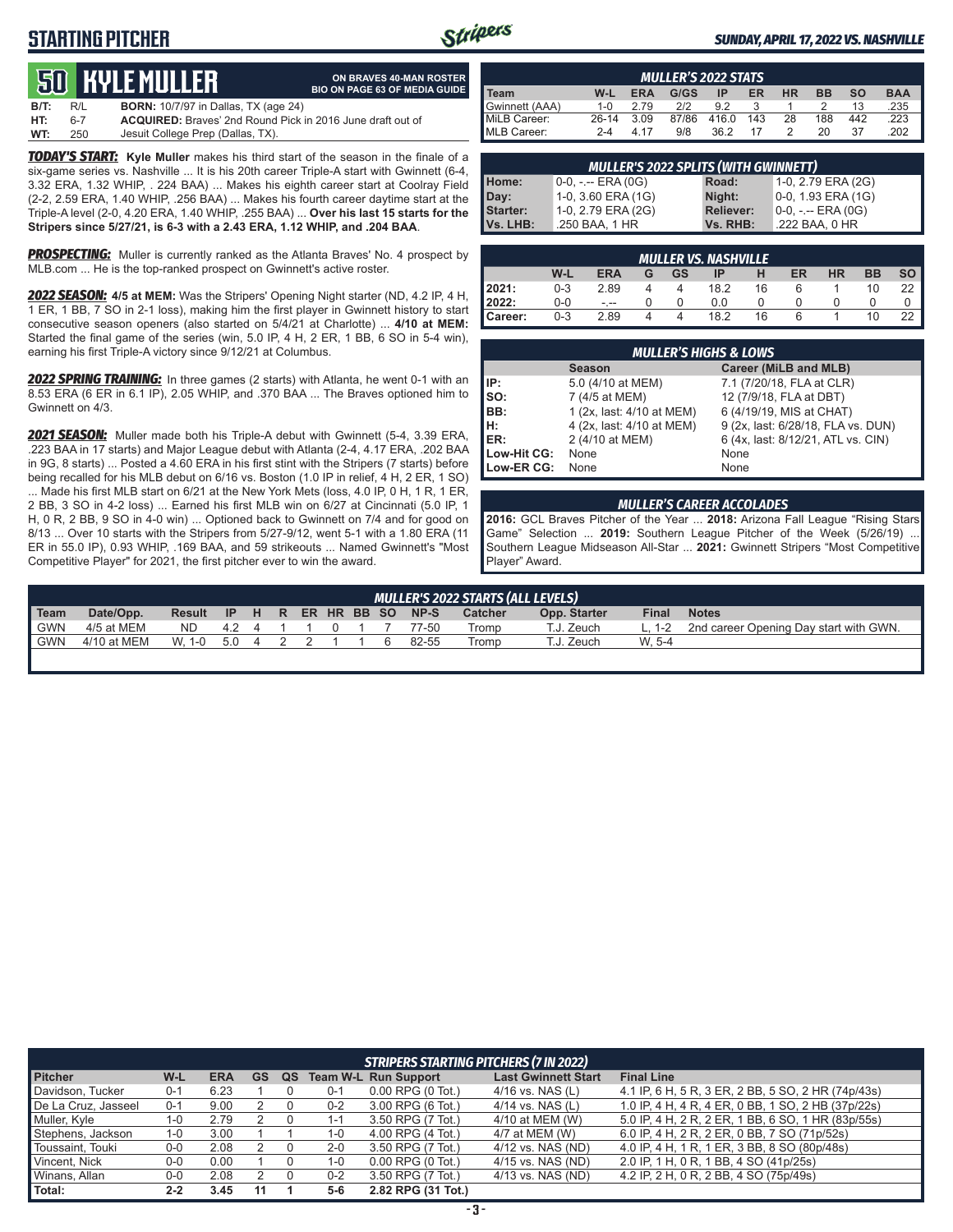

#### *SUNDAY, APRIL 17, 2022 VS. NASHVILLE*

|                   | <b>STRIPERS PITCHING BREAKDOWN</b>                                  |                                               |      |                          |    |    |             |                                |      |  |  |  |  |
|-------------------|---------------------------------------------------------------------|-----------------------------------------------|------|--------------------------|----|----|-------------|--------------------------------|------|--|--|--|--|
|                   | W-L<br><b>ERA</b><br>HR.<br><b>BB</b><br><b>SO</b><br>IP<br>ER<br>R |                                               |      |                          |    |    |             |                                |      |  |  |  |  |
| Starters:         | $2 - 2$                                                             | 3.45                                          | 44.1 | 19                       | 17 | 4  | 16          | 57                             | .221 |  |  |  |  |
| <b>Relievers:</b> | $3 - 4$                                                             | 4.88                                          | 51.2 | 29                       | 28 | 8  | 19          | 60                             | .241 |  |  |  |  |
| Total:            | $5-6$                                                               | 4 1 3                                         | 96.0 | 48                       | 44 | 12 | 35          | 117                            | .232 |  |  |  |  |
|                   |                                                                     | <b>Saves/Opp:</b> 4/7 (57.1%) <b>Holds:</b> 7 |      |                          |    |    |             | <b>IR/Scored:</b> 12/2 (16.7%) |      |  |  |  |  |
|                   | <b>Quality Starts: 1</b>                                            |                                               |      | <b>Complete Games: 0</b> |    |    | Shutouts: 0 |                                |      |  |  |  |  |

# **32 R.J. ALANIZ** *- RHP - 30 YRS - McALLEN, TX*

*RELIEF W/GWN:*0-0, 5.06 ERA in 4G *START W/GWN:*0-0, -.-- ERA in 0G *GF:*2 *HOLDS:*0 *SAVES:*1/1 *IR/SCORED:*1/0 *SCORELESS STREAK:*-1G

- *LAST RELIEF:*4/16 vs. NAS (2.0 IP, 2 H, 2 R, 2 ER, 1 BB, 0 SO, 31p/18s)
- **• 2022: 4/7 at MEM:** Earned a save in his Gwinnett debut (1.0 IP, 0 H, 0 R, 1 SO), finishing off a 5-2 win.
- **• 2022 Spring Training:** 0-0, 9.00 ERA, .400 BAA in 1G with Atlanta.
- **• 2021:** Pitched for both Triple-A Louisville (1-3, 3.46 ERA, .286 BAA, 1 SV in 33G) and Cincinnati (0-0, 3.38 ERA, .111 BAA in 3G).
- **• Triple-A Stops:** Prior to joining Gwinnett, has pitched for Toledo (DET) from 2016- 17, Durham (TB) in 2018, Tacoma (SEA) in 2019, and Louisville (CIN) from 2019- 21 ... Was a part of Durham's Governors' Cup championship team in 2018.
- **• MLB Career:** 1-0, 8.35 ERA, .278 BAA, 0 SV in 15G (0 starts) with Seattle (2019) and Cincinnati (2019, 2021).
- **• Acquired:** MiLB FA (3/20/22) ... Originally signed by the Houston Astros as a nondrafted free agent (8/14/09).

### **53 BRAD BRACH** *- RHP - 36 YRS - FREEHOLD, NJ*

*RELIEF W/GWN:*1-0, 3.60 ERA in 4G *START W/GWN:*0-0, -.-- ERA in 0G *GF:*4 *HOLDS:*0 *SAVES:*1/1 *IR/SCORED:*0/0 *SCORELESS STREAK:*1G (1.0 IP) *LAST RELIEF:*4/15 vs. NAS (win, 2.0 IP, 3 H, 0 R, 0 BB, 2 SO, 39p/26s)

- **• 2022: 4/12 vs. NAS:** On his 36th birthday, earned 1st save with Gwinnett, closing out 4-3 win (1.0 IP, 3 H, 2 ER, 1 BB).
- **• 2022 Spring Training:** 1-0, 0.00 ERA, .250 BAA in 1G with Atlanta.
- **• 2021:** In 35G with Cincinnati, was 1-2 with a 6.30 ERA, .254 BAA, and 1 save ... Also logged 8G with Triple-A Louisville (0-0, 0.00 ERA, 0 ER in 8.2 IP, 15 SO).
- **• Triple-A Stops:** Prior to joining Gwinnett, has pitched for Tucson (SD) from 2011- 13, Norfolk (BAL) in 2014, and Louisville (CIN) in 2021.
- **• MLB Career:** 38-29, 3.55 ERA, .232 BAA, 34 SV in 531G (0 starts) with San Diego (2011-13), Baltimore (2014-18), Atlanta (2018), Chicago Cubs (2019), New York Mets (2019-20), and Cincinnati (2021) ... Pitched in the MLB Postseason for Baltimore (2014, 2016) and Atlanta (2018).
- **• Acquired:** MiLB FA (3/19/22) ... Originally the San Diego Padres' 42nd-round pick in 2008 out of Monmouth University (West Long Branch, NJ).

### **57 BRANDON BRENNAN** *- RHP - 30 YRS - MISSION VIEJO, CA*

*RELIEF W/GWN:*0-1, 24.30 ERA in 4G *START W/GWN:*0-0, -.-- ERA in 0G

*GF:*0 *HOLDS:*1 *SAVES:*0/0 *IR/SCORED:*0/0 *SCORELESS STREAK:*1G (1.0 IP) *LAST RELIEF:*4/15 vs. NAS (1.0 IP, 0 H, 0 R, 1 BB, 3 SO, 23p/15s)

- **• 2022 Spring Training:** 0-0, 20.25 ERA, .429 BAA in 2G with Atlanta.
- **• 2021:** Made 32 relief appearances with Triple-A Worcester (Red Sox), going 1-2 with a 5.97 ERA, .293 BAA, and 1 save (1-for-4) ... Also made 1 MLB appearance with Boston, tossing 3.0 scoreless IP on 6/12 vs. Toronto.
- **• Triple-A Stops:** Prior to joining Gwinnett, has pitched for Charlotte (CWS) from 2017-18, Tacoma (SEA) in 2019, and Worcester (BOS) in 2021.
- **• MLB Career:** 3-6, 4.21 ERA, .214 BAA, 0 SV in 55G (0 starts) with Seattle (2019- 20) and Boston (2021).
- **• Acquired:** MiLB FA (3/10/22) ... Originally the Chicago White Sox' 4th-round pick in 2012 out of Orange Coast College (Costa Mesa, CA).

# **49 THOMAS BURROWS** *- LHP - 27 YRS - FLORENCE, AL*

- *RELIEF W/GWN:*1-0, 6.23 ERA in 4G *START W/GWN:*0-0, -.-- ERA in 0G *GF:*0 *HOLDS:*1 *SAVES:*0/2 *IR/SCORED:*3/0 *SCORELESS STREAK:*-1G
- *LAST RELIEF:*4/15 vs. NAS (BS, 2.0 IP, 0 H, 1 R, 0 ER, 1 HB, 2 BB, 3 SO, 42p/23s) **• 2022: 4/6 at MEM:** Struck out his lone batter faced (Nolan Gorman), stranding 3
- inherited runners and earning his first win of the year. **• GWN Career:** 5-2, 3.68 ERA (36 ER in 88.0 IP), 6 SV in 66G (1 start) since 2019.
- **• 2022 Spring Training:** 0-0, 0.00 ERA, .000 BAA in 1G with Atlanta.
- **• 2021:** Spent entire year with Gwinnett, going 3-1 with a 2.64 ERA, .176 BAA, and 0 saves (0-for-1) in 35G (1 start) ... Led team in relief strikeouts (65).
- **• MLB Career:** Has yet to make his Major League debut.
- **• Acquired:** Via trade with Seattle (1/11/17) ... Originally the Seattle Mariners' 4thround pick in 2016 out of the University of Alabama.

|            | <b>PITCHING BY MONTH</b> |            |      |    |    |           |           |           |            |  |  |  |  |  |
|------------|--------------------------|------------|------|----|----|-----------|-----------|-----------|------------|--|--|--|--|--|
|            | W-L                      | <b>ERA</b> | IP   | R  | ER | <b>HR</b> | <b>BB</b> | <b>SO</b> | <b>BAA</b> |  |  |  |  |  |
| April:     | $5-6$                    | 4.13       | 96.0 | 48 | 44 | 12        | 35        | 117       | .232       |  |  |  |  |  |
| May:       | $0-0$                    | - --       | 0.0  | 0  | 0  | 0         | 0         | O         | ---        |  |  |  |  |  |
| June:      | $0-0$                    |            | 0.0  | 0  | 0  | 0         | 0         | 0         |            |  |  |  |  |  |
| July:      | $0-0$                    | - --       | 0.0  | 0  | 0  | 0         | 0         | 0         | ---        |  |  |  |  |  |
| August:    | $0-0$                    | - --       | 0.0  | 0  | 0  | 0         | 0         | 0         | ---        |  |  |  |  |  |
| September: | $0-0$                    | - --       | 0.0  | 0  | 0  | 0         | 0         | O         | ---        |  |  |  |  |  |

# **48 JESUS CRUZ** *- RHP - 27 YRS - SALINAS DE HIDALGO, MEXICO*

*RELIEF W/GWN:*0-0, 5.40 ERA in 1G *START W/GWN:*0-0, -.-- ERA in 0G *GF:*0 *HOLDS:*0 *SAVES:*0/0 *IR/SCORED:*2/2 *SCORELESS STREAK:*-1G

*LAST RELIEF:*4/16 vs. NAS (1.2 IP, 2 H, 1 R, 1 ER, 0 BB, 2 SO, 1 HR, 27p/18s)

- **• 2022 Spring Training:** Did not pitch in St. Louis's Major League camp ... Released by the Cardinals on 3/30.
- **• 2021:** Logged 37 relief appearances with Triple-A Memphis, going 0-3 with a 3.06 ERA, .223 BAA, and 3 SV (3-for-5) ... Pitched for Aguilas de Mexicali in the Mexican Pacific Winter League (0-1, 2.66 ERA in 21G).
- **• Triple-A Stops:** Prior to joining Gwinnett, pitched for Memphis (STL) in 2019 and 2021 ... Combined to go 6-10 with a 5.42 ERA, .246 BAA, and 3 SV in 100G.
- **• MLB Career:** 0-0, 18.00 ERA, .600 BAA, 0 SV in 1G (0 starts) with St. Louis (2020). **• Acquired:** MiLB FA (4/6/22) ... Originally signed by the St. Louis Cardinals as a non-drafted free agent (7/2/17).

# **55 SETH ELLEDGE** *- RHP - 25 YRS - DALLAS, TX*

| <b>RELIEF W/GWN: 0-0, 0.00 ERA in 3G</b> |  | <b>START W/GWN: 0-0, -.-- ERA in 0G</b>                                  |  |
|------------------------------------------|--|--------------------------------------------------------------------------|--|
| GF: 1                                    |  | HOLDS: 1 SAVES: 0/0 IR/SCORED: 2/0 SCORELESS STREAK: 3G (3.2 IP)         |  |
|                                          |  | <b>LAST RELIEF:</b> 4/14 vs. NAS (1.2 IP, 1 H, 0 R, 0 BB, 2 SO, 28p/20s) |  |

- **• 2022 Spring Training:** Did not pitch for an MLB team this Spring.
- **• 2021:** Pitched for both Triple-A Memphis (2-2, 6.56 ERA, .299 BAA, 2 SV in 30G) and St. Louis (0-0, 4.63 ERA, .302 BAA, 0 SV in 11G).
- **• Triple-A Stops:** Prior to joining Gwinnett, has pitched for Memphis (STL) from 2019-21 (5-3, 5.66 ERA, .270 BAA, 2 SV in 51G) ... Also appeared for the Redbirds in the 2018 PCL Playoffs (0-0, 0.00 ERA in 1G).
- **• MLB Career:** 1-0, 4.63 ERA, .282 BAA, 0 SV in 23G with St. Louis (2020-21).
- **• Acquired:** MiLB FA (3/30/22) ... Originally the Seattle Mariners' 4th-round pick in 2017 out of Dallas Baptist University (TX).

### **51 CONNOR JOHNSTONE** *- RHP - 27 YRS - SAN DIEGO, CA*

| <b>RELIEF W/GWN: 0-0. 1.69 ERA in 3G</b> | <b>START W/GWN: 0-0, -.-- ERA in 0G</b>                         |
|------------------------------------------|-----------------------------------------------------------------|
| GE: 0                                    | <b>HOLDS: 1 SAVES: 0/0 IR/SCORED: 0/0 SCORELESS STREAK: -1G</b> |

- *LAST RELIEF:*4/14 vs. NAS (3.1 IP, 4 H, 1 R, 1 ER, 1 BB, 2 SO, 47p/31s) **• GWN Career:** 7-8, 4.64 ERA (59 ER in 114.1 IP), 0 SV in 48G since 2018 ... Of his 20 career Triple-A starts, 16 came in 2021.
- **• 2022 Spring Training:** 0-0, 0.00 ERA, .000 BAA, 1 SV in 1G with Atlanta.
- **• 2021:** Spent the full year with Gwinnett, going 3-8 with a 4.84 ERA and .258 BAA in 33G (16 starts) ... Was 2-0 with a 2.36 ERA and .191 BAA in 17 relief outings.
- **• MLB Career:** Has yet to make his Major League debut.
- **• Acquired:** Braves' 21st-round pick in 2017 out of Wake Forest University.
- **• Local Product:** Played baseball at Roswell High School (Roswell, GA).

# **39 NOLAN KINGHAM** *- RHP - 25 YRS - LAS VEGAS, NV*

*RELIEF W/GWN:*0-0, 0.00 ERA in 3G *START W/GWN:*0-0, -.-- ERA in 0G *GF:*0 *HOLDS:*0 *SAVES:*0/0 *IR/SCORED:*2/0 *SCORELESS STREAK:*3G (5.2 IP)

- *LAST RELIEF:*4/13 vs. NAS (2.1 IP, 0 H, 0 R, 0 BB, 3 SO, 32p/23s) **• GWN Career:** 0-5, 8.49 ERA (33 ER in 35.0 IP), 0 SV in 10G (6 starts) since 2021.
- **• 2022 Spring Training:** 0-0, 0.00 ERA, .000 BAA, 1 SV in 1G with Atlanta.
- **• 2021:** Pitched for both Double-A Mississippi (6-1, 2.08 ERA, .225 BAA, 2 SV in 12G) and Gwinnett (0-5, 10.13 ERA, .365 BAA in 7G) ... Named Double-A South Pitcher of the Month for June (3-0, 0.83 ERA, 0.83 WHIP, .193 BAA in 5 starts) ... Served as the M-Braves' closer during the Double-A South Championship Series, going 3-for-3 in save chances (2.1 IP, 1 H, 0 R, 0 BB, 2 SO) ... Got the final 3 outs of Mississippi's 2-1 win over Montgomery in Game 5, clinching the title.
- **• MLB Career:** Has yet to make his Major League debut.
- **• Acquired:** Braves' 12th-round pick in 2018 out of the University of Texas.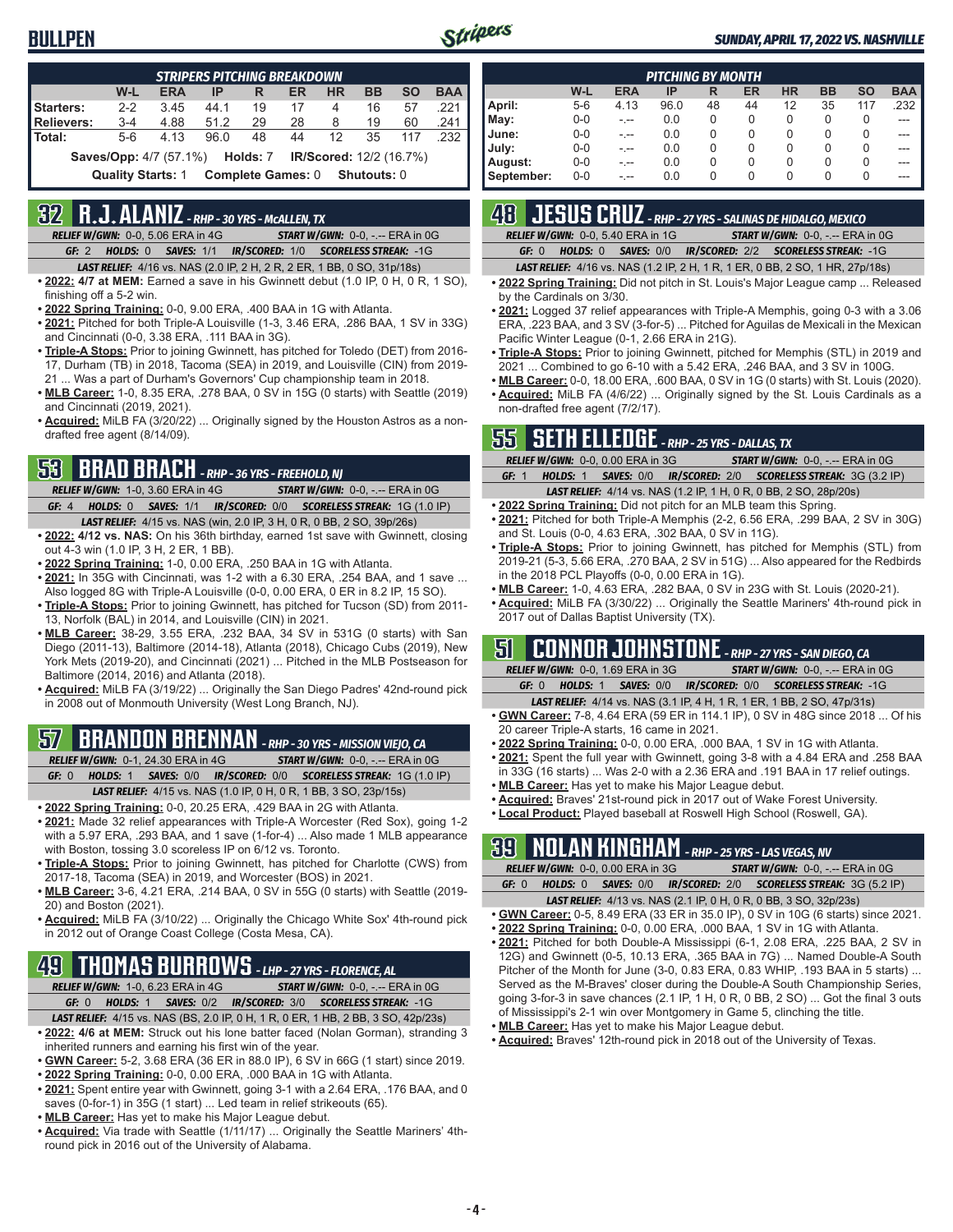### **BULLPEN**

### **58 DYLAN LEE** *- LHP - 27 YRS - DINUBA, CA*

*RELIEF W/GWN:*0-0, 0.00 ERA in 3G *START W/GWN:*0-0, -.-- ERA in 0G *GF:*0 *HOLDS:*1 *SAVES:*0/0 *IR/SCORED:*2/0 *SCORELESS STREAK:*3G (4.1 IP)

- *LAST RELIEF:*4/14 vs. NAS (2.0 IP, 1 H, 0 R, 0 BB, 3 SO, 21p/15s)
- **• GWN Career:** 5-1, 1.47 ERA (8 ER in 49.0 IP), 1 SV in 37G (0 starts) since 2021.
- **• 2022 Spring Training:** 0-0, 9.00 ERA, .357 BAA in 3G with Atlanta.
- **• 2021 w/GWN:** Named Stripers' Most Outstanding Reliever (5-1, 1.54 ERA, .176 BAA, 1 SV in 35G) ... Led GWN relievers (min. 30.0 IP) in BAA, ranked 2nd in ERA. **• 2021 w/ATL:** Made his MLB debut with the Braves, logging 2G in relief in October (0-0, 9.00 ERA, .333 BAA) ... Also made his MLB Postseason debut (0-0, 6.00 ERA, .286 BAA in 3G, 1 start) ... Started Game 4 of the World Series vs. Houston on 10/30 (ND, 0.1 IP, 1 H, 1 ER, 2 BB, 1 SO), becoming the 1st pitcher in MLB history to make his 1st career start in the World Series.
- **• MLB Career:** 0-0, 9.00 ERA, .333 BAA, 0 SV in 2G (0 starts) with Atlanta (2021). **• Acquired:** MiLB FA (4/15/21) ... Originally the Miami Marlins' 10th-round pick in

# **56 BRANDYN SITTINGER** *- LHP - 27 YRS - ELYRIA, OH*

2016 out of Fresno State University.

- *RELIEF W/GWN:*1-1, 6.00 ERA in 4G *START W/GWN:*0-0, -.-- ERA in 0G *GF:*0 *HOLDS:*1 *SAVES:*0/0 *IR/SCORED:*0/0 *SCORELESS STREAK:*2G (4.0 IP)
- *LAST RELIEF:*4/15 vs. NAS (2.0 IP, 1 H, 0 R, 1 BB, 3 SO, 37p/26s)
- **• 2022: 4/12 vs. NAS:** Earned his first win with Gwinnett (2.0 IP, 2 H, 0 R in 4-3 win). **• 2022 Spring Training:** 0-0, 11.57 ERA, .333 BAA in 3G with Atlanta.
- 2021: Split time between Double-A Amarillo (0-1, 3.94 ERA, .196 BAA, 1 SV in 12G) and Triple-A Reno (1-1, 4.24 ERA, .209 BAA, 4 SV in 23G) of the Arizona organization ... Also made his MLB debut (0-1, 7.71 ERA, .294 BAA, 0 SV in 5G).
- **• Triple-A Stops:** Prior to joining Gwinnett, had only pitched with Reno in 2021. **• MLB Career:** 0-1, 7.71 ERA, .294 BAA, 0 SV in 5G (0 starts) with Arizona (2021).
- **• Acquired:** MiLB FA (2/20/22) ... Originally the Detroit Tigers' 17th-round pick in 2016 out of Ashland University (Ashland, OH).

# **59 MICHAEL TONKIN** *- RHP - 32 YRS - GLENDALE, CA*

*RELIEF W/GWN:*0-0, 4.50 ERA in 3G *START W/GWN:*0-0, -.-- ERA in 0G *GF:*4 *HOLDS:*0 *SAVES:*2/2 *IR/SCORED:*0/0 *SCORELESS STREAK:*-1G *LAST RELIEF:*4/16 vs. NAS (1.0 IP, 2 H, 2 R, 2 ER, 2 BB, 0 SO, 31p/18s)

**• 2022: 4/6 at MEM:** In his first outing in affiliated MiLB since 2019 (with Triple-A Reno), earned a save in his Stripers debut (1.0 IP, 1 H, 0 R, 1 SO in 5-3 win).

- **• 2022 Spring Training:** 0-0, 0.00 ERA, .000 BAA in 3G with Atlanta.
- **• 2021:** Pitched for the Long Island Ducks of the Atlantic League (2-1, 0.53 ERA, 9 SV in 16G), Tijuana of the Mexican League (2-1, 2.00 ERA in 6G), and Aguilas of the Dominican Winter League (1-0, 0.68 ERA in 13G).
- **• Triple-A Stops:** Before joining Gwinnett, pitched for Rochester (MIN) from 2013- 17, San Antonio (MIL) in 2019, and Reno (ARI) in 2019.
- **• MLB Career:** 3-3, 4.43 ERA, .269 BAA, 0 SV in 141G with Minnesota (2013-17).
- **• Acquired:** MiLB FA (1/11/22) ... Originally the Minnesota Twins' 30th-round pick in 2008 out of Palmdale High School (CA).

### **54 NICK VINCENT** *- RHP - 35 YRS - POWAY, CA*

*RELIEF W/GWN:*0-2, 9.00 ERA in 3G *START W/GWN:*0-0, 0.00 ERA in 1G *GF:*0 *HOLDS:*1 *SAVES:*0/1 *IR/SCORED:*0/0 *SCORELESS STREAK:*2G (3.0 IP)

- *LAST RELIEF:*4/12 vs. NAS (hold, 1.0 IP, 0 H, 0 R, 0 BB, 1 SO, 13p/7s)
- **• 2022: 4/15 vs. NAS:** In his first Triple-A start since 2008 with Portland, tossed 2.0 scoreless IP (1 H, 1 BB, 4 SO) in an eventual 2-1 win.
- **• 2022 Spring Training:** 0-0, 54.00 ERA, .714 BAA in 1G with Atlanta.
- **• 2021:** Opened the season with the Texas Rangers, pitching for Triple-A Round Rock (0-0, 4.11 ERA, .273 BAA in 15G) ... Released on 6/22 ... Signed by the Minnesota Twins on 6/23 and joined Triple-A St. Paul (3-1, 4.55 ERA, .228 BAA, 6 SV in 24G)) ... Had his contract selected on 8/10 and logged 7G for the Twins (1-0, 0.71 ERA, .146 BAA, 0 SV).
- **• Triple-A Stops:** Prior to joining Gwinnett, has pitched for 7 Triple-A teams: Portland (SD, 2008), Tucson (SD, 2012-13), El Paso (SD, 2015), Sacramento (SF, 2019), Lehigh Valley (PHI, 2019), Round Rock (TEX, 2021), and St. Paul (MIN, 2021).
- **• MLB Career:** 23-23, 3.30 ERA, .236 BAA, 7 SV in 412G with San Diego (2012-15), Seattle (2016-18), San Francisco (2019), Philadelphia (2019), Miami (2020), and Minnesota (2021).
- **• Acquired:** MiLB FA (3/16/22) ... Originally the San Diego Padres' 18th-round pick in 2008 out of Cal State Long Beach.

|                | <b>PITCHER AWARDS &amp; HONORS</b> |              |                | <b>SCORELESS INNINGS STREAKS (15-PLUS INNINGS)</b> |              |              |  |  |  |  |  |
|----------------|------------------------------------|--------------|----------------|----------------------------------------------------|--------------|--------------|--|--|--|--|--|
| <b>Pitcher</b> | <b>Award/Date</b>                  | <b>Stats</b> | <b>Pitcher</b> | Length                                             | <b>Dates</b> | <b>Stats</b> |  |  |  |  |  |
|                |                                    |              |                |                                                    |              |              |  |  |  |  |  |
|                |                                    |              |                |                                                    |              |              |  |  |  |  |  |
|                |                                    |              |                |                                                    |              |              |  |  |  |  |  |
|                |                                    |              |                |                                                    |              |              |  |  |  |  |  |
|                |                                    |              |                |                                                    |              |              |  |  |  |  |  |
|                |                                    |              |                |                                                    |              |              |  |  |  |  |  |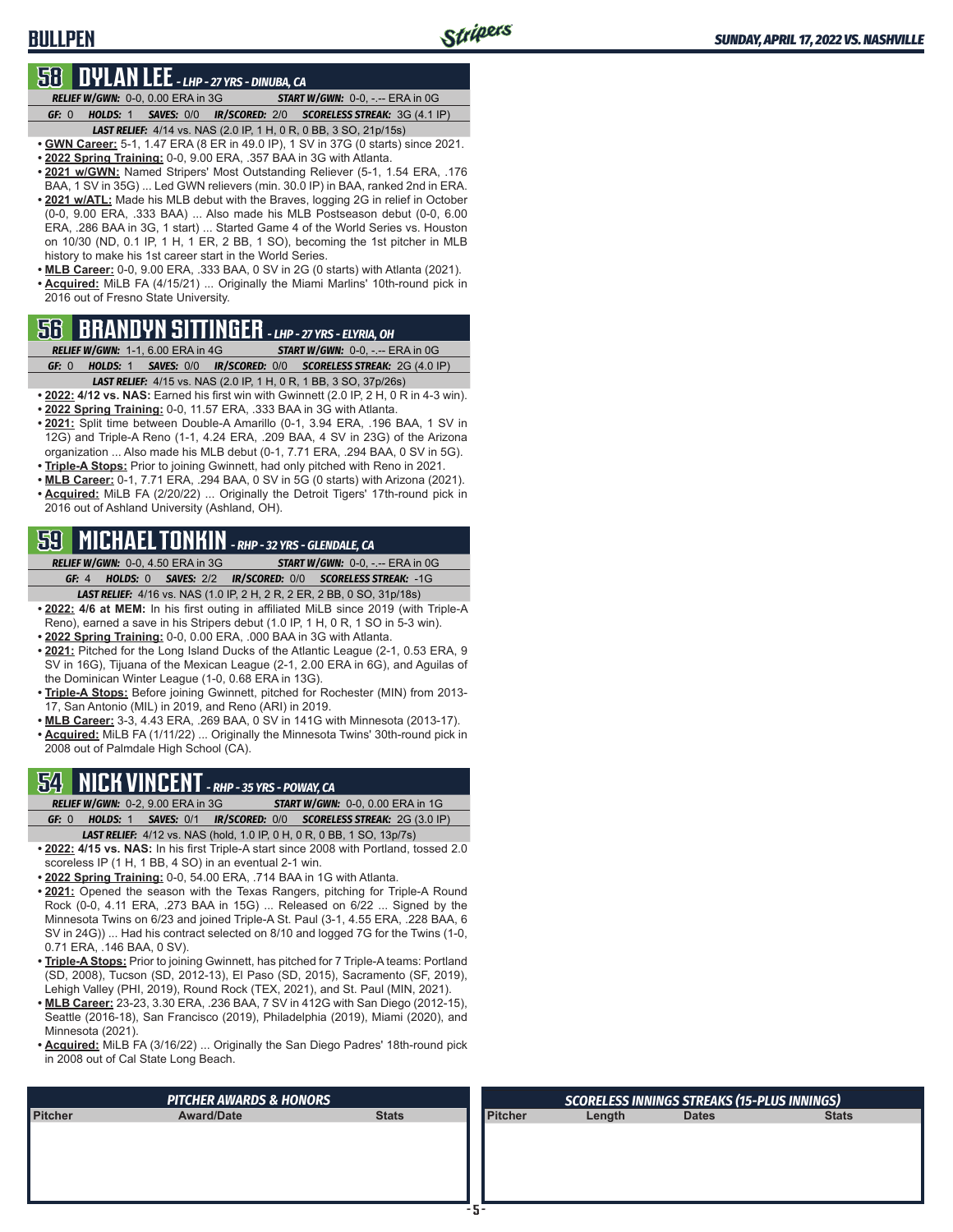# **BATTERS**

# **9 RYAN CASTEEL** *- C - 30 YRS - CHATTANOOGA, TN*

#### *SEASON WITH GWN:*.154, 2 HR, 2 RBI, 0 SB, .829 OPS *HIT STREAK:* 1G (1-4)

- *4/16 vs. NAS:*DNP *HOMESTAND:* .250 (1-4), HR, RBI **• 2022:** Both of his hits are solo homers (4/9 at MEM, 4/14 vs. NAS).
- **• GWN Career:** .219 (37-for-169), 6 2B, 0 3B, 10 HR, 30 RBI in 72G since 2021.
- 
- **• 2022 Spring Training:** Did not play in Atlanta's MLB camp.
- **• 2021:** Spent the entire year with Gwinnett, batting .224 (6 2B, 8 HR, 13 R, 28 RBI, .716 OPS) in 68G ... Led the club in pinch-hit at-bats (28) and hits with the bases loaded (4-for-6, .667, 2 2B, 1 HR, 12 RBI, 2.125 OPS).
- **• Triple-A Stops:** Prior to Gwinnett, played for Albuquerque (COL) from 2015-16.
- **• MLB Career:** Has yet to make his Major League debut.
- **• Acquired:** MiLB FA (11/29/21) ... On his 3rd contract with Atlanta (also signed on 1/24/19 and 3/14/21) ... Originally the Colorado Rockies' 17th-round pick in 2010 out of Cleveland State Community College (Cleveland, TN).

# **24 WILLIAM CONTRERAS** *- C - 24 YRS - PUERTO CABELLO, VZ*

*SEASON WITH GWN:*.235, 0 HR, 4 RBI, 0 SB, .669 OPS *HIT STREAK:* 4G (4-13)

*4/16 vs. NAS:*1-3 *HOMESTAND:* .235 (4-17), 4 RBI **• 2022 w/GWN: 4/15 vs. NAS:** Notched RBI double in 8th of 2-1 win, his 3rd career

- last-at-bat GWRBI with Gwinnett. **• GWN Career:** .285 (49-for-172), 10 2B, 0 3B, 9 HR, 33 RBI, 0 SB, .853 OPS in 49G since 2021.
- **• 2022 w/ATL:** Played in 1G (0-for-4) before being optioned on 4/12.
- **• 2021 w/GWN:** Made his Triple-A debut, batting .290 (8 2B, 9 HR, 26 R, 29 RBI, .873 OPS) in 44G ... Hit safely in 31 of 44G, posting 11 multi-hit efforts ... Named Triple-A East Player of the Week for 7/13-7/18 (.462, 3 HR, 12 RBI, 1.440 OPS). **• 2021 w/ATL:** Recalled 4 times by the Braves, hit .215 (4 2B, 1 3B, 8 HR, 19 R,
- 23 RBI, .702 OPS) in 52G ... Played in 1G during the Postseason (.000, 0-for-1). **• MLB Career:** .220, 5 2B, 1 3B, 8 HR, 24 RBI, 0 SB in 57G with Atlanta (2020-22).
- **• Acquired:** NDFA (2/1/15) out of Puerto Cabello, Venezuela ... Older brother is Chicago Cubs' C Willson Contreras.

# **15 JUSTIN DEAN** *- OF - 25 YRS - MAULDIN, SC*

*SEASON WITH GWN:*.231, 0 HR, 1 RBI, 2 SB, .579 OPS *HIT STREAK:* -1G (0-3) *4/16 vs. NAS:*0-3 *HOMESTAND:* .400 (4-10), SB

**• 2022: 4/7 at MEM:** Notched his first career Triple-A hit and steal (1-for-3).

- **• 2022 Spring Training:** .000 (0-for-7, 2 R, 2 RBI) in 5G with Atlanta.
- **• 2021:** Spent the entire year with Double-A Mississippi, batting .237 (14 2B, 4 3B, 8 HR, 60 R, 34 RBI, 29 SB, .709 OPS) in 99G ... In the Double-A South Championship Series, hit .333 (2 2B, 6 R, 2 RBI, 2 SB) in 5G.
- **• Triple-A Stops:** Is making his Triple-A debut in 2022.
- **• MLB Career:** Has yet to make his Major League debut.
- **• Award Winner:** Was Class-A Rome's Player of the Year in 2019 (.284, 18 2B, 9 3B, 9 HR, 85 R, 46 RBI, 47 SB, .817 OPS in 109G).
- **• Acquired:** Braves' 17th-round pick in 2018 out of Lenoir-Rhyne University (NC).

# **12 TRAVIS DEMERITTE** *- OF - 27 YRS - NEW YORK, NY*

*SEASON WITH GWN:*.302, 2 HR, 7 RBI, 2 SB, 1.049 OPS *HIT STREAK:* -1G (0-4) *4/16 vs. NAS:*0-4 *HOMESTAND:* .250 (5-20), HR, 3 RBI

- **• IL Leaderboard:** As of 4/17, ranks among IL Top 10 in XBH (T-1st, 10), total bases (2nd, 29), doubles (T-2nd, 6), triples (T-2nd, 2), and hits (T-8th, 13).
- **• 2022: 4/9 at MEM:** Went 3-for-4 (2 2B, HR, 3 RBI, SB) ... **4/14 vs. NAS:** Passed Alex Jackson for 4th place on Gwinnett's career homer list (#43, 2-run, 1-for-5) ... **4/8-4/15:** Posted a 7G hitting streak (.370, 10-for-27, 8 XBH, 7 RBI, 1.341 OPS).
- **• GWN Career:** .285 (185-for-648), 49 2B, 4 3B, 43 HR, 137 RBI, 13 SB, .950 OPS in 188G since 2019 ... Has reached base safely in 160 of 188G (85.1%) with the Stripers ... Was an International League Midseason All-Star in 2019.
- **• 2022 Spring Training:** .188 (3-for-16, 1 R) in 7G with Atlanta.
- **• 2021:** In an injury-shortened 2nd season with Gwinnett, hit .282 (15 2B, 21 HR, 51 R, 57 RBI, 7 SB, .938 OPS) in 81G ... His 21 homers led the club and ranked T-7th in the Triple-A East ... Became the 3rd player in Gwinnett history with multiple 20-homer seasons, joining Stefan Gartrell (2011-12) and Ernesto Mejia (2012-13).
- **• Alright, We're Slammin':** Has 6 career grand slams, 4 with Gwinnett (3 in 2021).
- **• MLB Career:** .217, 8 2B, 2 3B, 3 HR, 14 RBI, 3 SB in 66G with Detroit (2019-20).
- **• Acquired:** Claimed off waivers from Detroit (2/12/21) for his 2nd stint with Atlanta (acquired via trade with Texas on 7/27/16) ... Originally the Rangers' 1st-round pick (30th overall) in 2013 out of Winder-Barrow High School (Winder, GA).

# **26 DELINO DESHIELDS JR.** *- OF - 29 YRS - EASTON, MD*

*SEASON WITH GWN:*.263, 0 HR, 1 RBI, 1 SB, .701 OPS *HIT STREAK:* 1G (2-4) *4/15 vs. NAS:*2-4, 2B, RBI *HOMESTAND:* .273 (3-11), RBI, SB

- 
- **• 2022 Spring Training:** .125 (1-for-8) in 4G with Miami ... Released on 4/3. **• 2021:** Played in the Texas, Boston, and Cincinnati organizations ... Spent time with both Round Rock (TEX) and Worcester (BOS) in Triple-A (.252, 13 2B, 2 3B, 6 HR, 22 RBI, 21 SB in 84G) ... Finished the season in the Majors with the Reds (.255, 5 2B, 1 HR, 6 RBI, 2 SB in 25G).
- **• Triple-A Stops:** Prior to joining Gwinnett, played for Round Rock (TEX, 2015-16, 2018, 2021), Nashville (TEX, 2019), and Worcester (BOS, 2021).
- **• MLB Career:** .246, 81 2B, 19 3B, 19 HR, 139 RBI, 111 SB in 601G with Texas (2015-19), Cleveland (2020), and Cincinnati (2021) ... Played for Texas (2015) and Cleveland (2020) in MLB Postseason (.290, 3 2B, 2 RBI, 1 SB in 7G).
- **• Acquired:** MiLB FA (4/5/22) ... Originally the Texas Rangers' 1st-round pick (3rd overall) in 2014 out of Woodward Academy (College Park, GA).
- **• Bloodlines:** Is the son of Delino DeShields, 13-year MLB infielder (MON, LAD, STL, BAL, CHC) from 1990-2002 ... Finished 2nd in NL R.O.Y. voting in 1990.

# **1 RYAN GOINS** *- INF - 34 YRS - TEMPLE, TX*

*SEASON WITH GWN:*.065, 0 HR, 0 RBI, 0 SB, .130 OPS *HIT STREAK:* -1G (0-3)

- 
- *4/16 vs. NAS:*DNP *HOMESTAND:* .100 (1-10) **• GWN Career:** .218 (72-for-331), 9 2B, 1 3B, 6 HR, 35 RBI in 99G since 2021.
- **• 2022 Spring Training:** .188 (3-for-16, 1 2B, 1 R, 1 RBI) in 11G with Atlanta.
- **• 2021:** Spent the entire year with Gwinnett, batting .233 (9 2B, 1 3B, 6 HR, 27 R, 35 RBI, 3 SB, .635 OPS) in 91G.
- **• Triple-A Stops:** Prior to joining Gwinnett, played for Buffalo (TOR) from 2013-16, Lehigh Valley (PHI) in 2018, and Charlotte (CWS) in 2019 ... Was an International League Midseason All-Star with Charlotte in 2019.
- **• MLB Career:** .228, 71 2B, 12 3B, 22 HR, 158 RBI in 555G with Toronto (2013-17), Kansas City (2018), Chicago White Sox (2019-20) ... Played for Toronto in 2015- 16 Postseasons (.146, 1 HR, 5 RBI in 14G).
- **• Acquired:** MiLB FA (3/13/22), his 2nd deal with Atlanta (also signed on 2/25/21) Originally the Toronto Blue Jays' 4th-round pick in 2009 out of Dallas Baptist University (Dallas, TX).

# **33 YARIEL GONZALEZ** *- INF - 27 YRS - MAYAGUEZ, PUERTO RICO*

*SEASON WITH GWN:*.161, 0 HR, 2 RBI, 0 SB, .376 OPS *HIT STREAK:* -3G (0-10) *4/16 vs. NAS:*0-3 *HOMESTAND:* .000 (0-10)

- **• 2022 Spring Training:** .333 (2-for-6, 2 R) in 5G with Atlanta.
- **• 2021:** Split the season between Double-A Erie (.365, 3 HR, 12 RBI, 1.001 OPS in 14G) and Triple-A Toledo (.259, 14 HR, 51 RBI, .781 OPS in 78G) of the Detroit Tigers organization.
- **• Triple-A Stops:** Prior to joining Gwinnett, played for Memphis (STL) in 2019 and Toledo (DET) in 2021.
- **• MLB Career:** Has yet to make his Major League debut.
- **• Acquired:** MiLB FA (12/15/21) ... Originally signed by the St. Louis Cardinals as a NDFA (6/16/16) out of Mayaguez, Puerto Rico.

# **5 PHIL GOSSELIN** *- INF - 33 YRS - BRYN MAWR, PA*

*SEASON WITH GWN:*.281, 0 HR, 1 RBI, 0 SB, .800 OPS *HIT STREAK:* -1G (0-2) *4/16 vs. NAS:*0-2, 2 BB *HOMESTAND:* .167 (2-12)

- **• 2022:** Has reached base safely in all 9G (.281, 9-for-32, 7 BB, .425 OBP). **• GWN Career:** .295 (264-for-896), 52 2B, 9 3B, 12 HR, 83 RBI, 7 SB in 244G from 2013-14, 2018, and 2022 ... Set Gwinnett record for single-season batting average in 2014 (.344), earning team MVP and IL Postseason All-Star honors.
- **• 2022 Spring Training:** .125 (1-for-8) in 4G with Atlanta.
- **• 2021:** Spent the entire year with the LA Angels, batting .261 (14 2B, 7 HR, 47 RBI, 4 SB) in 104G ... His 90 hits were an MLB career high.
- **• Triple-A Stops:** In addition to Gwinnett, has also played for Reno (ARI) in 2015), Round Rock (TEX) in 2017, Indianapolis (PIT) in 2017, Louisville (CIN) in 2018), and Lehigh Valley (PHI) in 2019.
- **• MLB Career:** .261, 49 2B, 2 3B, 17 HR, 101 RBI, 11 SB in 463G with Atlanta (2013-15), Arizona (2015-16), Texas (2017), Pittsburgh (2017), Cincinnati (2018), Philadelphia (2019-20), and LA Angels (2021).
- **• Acquired:** MiLB FA (3/19/22) ... Originally the Atlanta Braves' 5th-round pick in 2010 out of the University of Virginia ... Traded to Arizona in the deal that brought in RHP Touki Toussaint (6/20/15).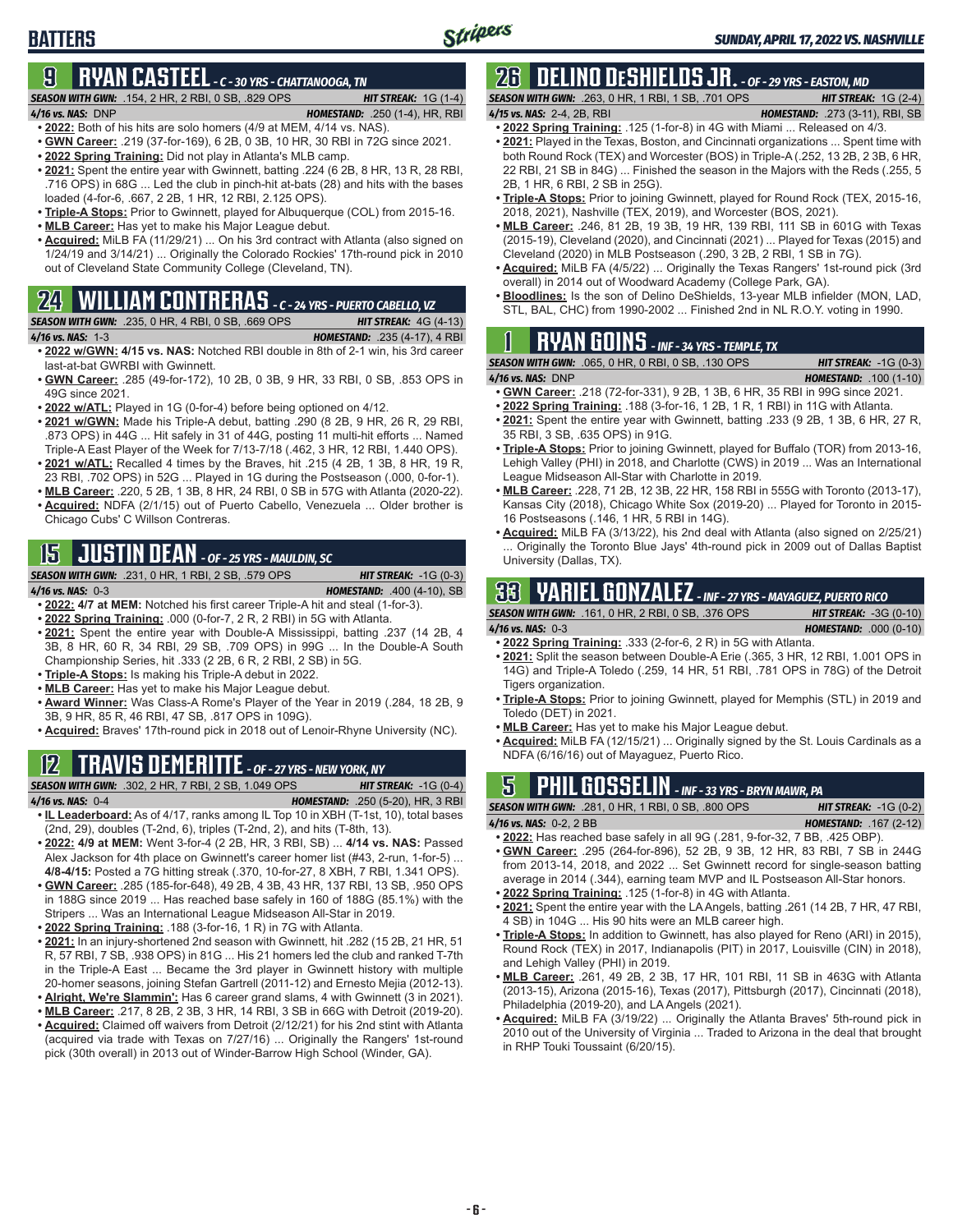# **BATTERS**

# **18 GREYSON JENISTA** *- OF - 25 YRS - LAWRENCE, KS*

#### *SEASON WITH GWN:*.333, 4 HR, 5 RBI, 0 SB, 1.218 OPS *HIT STREAK:* -1G (0-3) *4/16 vs. NAS:*DNP *HOMESTAND:* .400 (4-10), 2 HR, 2 RBI

- **• IL Leaderboard:** Entering 4/17, ranks among IL Top 10 in homers (T-2nd, 4).
- **• 2022: 4/7 at MEM:** Tallied his first career Triple-A hit and RBI with a solo homer to deep CF (2-for-4, RBI) ... **4/12 vs. NAS:** Notched his 2nd career multi-homer game (1st in Triple-A) with pair of solo blasts (#3-4, 2-for-3, 2 RBI).
- **• 2022 Spring Training:** .000 (0-for-6, 1 RBI) in 4G with Atlanta.
- **• 2021:** Spent the entire year with Double-A Mississippi, batting .216 (7 2B, 2 3B, 19 HR, 45 R, 42 RBI, 7 SB, .808 OPS) in 89G ... Ranked among Double-A South leaders in homers (6th), walks (7th, 51), slugging (10th, .465), and OPS (10th) ... In the Double-A South Championship Series, hit .167 (3 HR, 3 RBI) in 5G ... His solo homer in Game 5 on 9/26 vs. Montgomery was the difference in a 2-1 win.
- **• Triple-A Stops:** Is making his Triple-A debut in 2022.
- **• MLB Career:** Has yet to make his Major League debut.
- **• Acquired:** Braves' 2nd-round pick in 2018 out of Wichita State University (KS).

### **28 JOHN NOGOWSKI** *- INF - 29 YRS - TALLAHASSEE, FL*

*SEASON WITH GWN:*.233, 1 HR, 5 RBI, 2 SB, .761 OPS *HIT STREAK:* -1G (0-3) *4/16 vs. NAS:*0-3 *HOMESTAND:* .214 (3-14), HR, 3 RBI, SB **• 2022: 4/12 vs. NAS:** Belted Gwinnett's first homer at Coolray Field this year (2-

- run, off RHP Caleb Boushley), finished 2-for-3 with 2 RBI.
- **• 2022 Spring Training:** .294 (5-for-17, 1 2B, 3 R, 4 RBI) in 9G with Atlanta. **• 2021:** Played for 3 different Triple-A Teams (Memphis, Indianapolis, Sacramento) and 2 different MLB teams (St. Louis, Pittsburgh) ... Combined to bat .211 (7 2B, 6 HR, 29 RBI, 6 SB) in 64G in MiLB ... In 52G in MLB, hit .233 (7 2B, 1 HR, 14 RBI). **• Triple-A Stops:** Prior to joining Gwinnett, has played for Memphis (STL) in 2019
- and 2021, Indianapolis (PIT) in 2021, and Sacramento (SF) in 2021. **• MLB Career:** .233, 7 2B, 0 3B, 1 HR, 14 RBI, 0 SB in 52G with St. Louis (2020-21)
- and Pittsburgh (2021). **• Acquired:** Claimed from San Francisco in the 2021 Rule 5 Draft ... Originally the Oakland Athletics' 34th-round pick in 2014 out of Florida State University.

### **7 ARDEN PABST** *- C - 27 YRS - LOS ANGELES, CA*

#### *SEASON WITH GWN:*.000, 0 HR, 0 RBI, 0 SB, .000 OPS *HIT STREAK:* -1G (0-3)

*4/16 vs. NAS:*DNP *HOMESTAND:* .--- (0-0)

**• 2022 Spring Training:** .000 (0-for-1) in 1G with Atlanta.

- **• 2021:** Spent the entire season with Double-A Altoona (PIT), batting .194 (7 2B, 7 HR, 28 RBI) in 62G ... Also pitched once (0.00 ERA, 0 ER in 0.1 IP).
- **• Triple-A Stops:** Prior to joining Gwinnett, played 1G for Indianapolis (PIT) in 2018 ... Debuted on 6/24/18 vs. Durham (2-for-3, R).
- **• MLB Career:** Has yet to make his Major League debut.
- **• Acquired:** MiLB FA (3/8/22) ... Originally the Pittsburgh Pirates' 12th-round pick in 2016 out of Georgia Tech (Atlanta, GA).

### **8 BRADEN SHEWMAKE** *- INF - 24 YRS - WYLIE, TX*

*SEASON WITH GWN:*.300, 1 HR, 1 RBI, 1 SB, .750 OPS *HIT STREAK:* 1G (1-4)

*4/16 vs. NAS:*DNP *HOMESTAND:* .125 (1-8)

- **• Prospecting:** Entering 2022, ranked the Braves' No. 6 prospect by MLB.com. **• 2022: 4/5 at MEM:** Went 2-for-4 with a stolen base in his Triple-A debut ... **4/6 at MEM:** Blasted his first career Triple-A homer (solo) in 3-for-5 effort.
- **• 2022 Spring Training:** .000 (0-for-9, 1 R, 1 RBI) in 5G with Atlanta.
- **• 2021:** Spent the entire year with Double-A Mississippi, batting .228 (14 2B, 3 3B, 12 HR, 40 R, 40 RBI, 4 SB, .672 OPS) in 83G ... In the Double-A South Championship Series, hit .100 (2 R, 1 RBI) in 5G ... Named by MiLB.com as a Braves Organization All-Star.
- **• Triple-A Stops:** Is making his Triple-A debut in 2022.
- **• MLB Career:** Has yet to make his Major League debut.
- **• Acquired:** Braves' 1st-round pick (21st overall) in 2019 out of Texas A&M.

# **17 PRESTON TUCKER** *- OF - 31 YRS - TAMPA, FL*

| <b>SEASON WITH GWN:</b> .235, 0 HR, 1 RBI, 0 SB, .734 OPS | <b>HIT STREAK:</b> $1G(1-3)$  |
|-----------------------------------------------------------|-------------------------------|
| 4/16 vs. NAS: 1-3, 2B                                     | <b>HOMESTAND: .167 (2-12)</b> |
|                                                           |                               |

- **• 2022: 4/9 at MEM:** In his first affiliated game since 5/7/19 with Triple-A Charlotte, went 2-for-3 (2B, R, RBI).
- **• GWN Career:** .247 (19-for-77), 6 2B, 1 3B, 0 HR, 7 RBI in 22G since 2018.
- **• 2021:** Played for Kia of the KBO (.237, 24 2B, 1 3B, 9 HR, 59 RBI in 127G), his 3rd-straight season with the club (hit .284 with 50 HR in 364G from 2019-21).
- **• Triple-A Stops:** Has played for 5 teams in all, including Oklahoma City (HOU, 2014), Fresno (HOU, 2015-17), Gwinnett (ATL, 2018), Louisville (CIN, 2018), and Charlotte (CWS, 2019).
- **• MLB Career:** .222, 38 2B, 1 3B, 23 HR, 68 RBI in 243G with Houston (2015-16), Cincinnati (2018), and Atlanta (.240, 4 HR, 22 RBI in 80G in 2018) ... Played in the 2015 MLB Postseason with Houston (0-for-2 in 3G).
- **• Acquired:** MiLB FA (3/31/22) ... Is 2nd stint with Atlanta (2018) ... Originally the Houston Astros' 7th-round pick in 2012 out of the University of Florida.

## **4 PAT VALAIKA** *- INF - 29 YRS - VALENCIA, CA*

*SEASON WITH GWN:*.333, 2 HR, 9 RBI, 1 SB, .959 OPS *HIT STREAK:* -1G (0-3)

*4/16 vs. NAS:*0-3 *HOMESTAND:* .250 (4-16), SB

- **• IL Leaderboard:** As of 4/17, ranks among IL Top 10 in hits (T-8th, 13). **• 2022: 4/6 at MEM:** Crushed go-ahead 2-run HR (1) in 5-3 win (2-for-5, 2 RBI) ... **4/7 at MEM:** Fell triple shy of the cycle (3-for-4, 2-run HR, 3 RBI) in 5-2 win.
- **• 2022 Spring Training:** .300 (3-for-10, 1 2B, 1 HR, 2 R, 3 RBI) in 7G with Atlanta.
- **• 2021:** Split the year between Baltimore (.201, 8 2B, 5 HR, 25 RBI, 1 SB in 91G) and Triple-A Norfolk (.225, 1 2B, 2 HR, 7 RBI in 22G).
- **• Triple-A Stops:** Prior to joining Gwinnett, has played for Albuquerque (COL) from 2016-19 and Norfolk (BAL) in 2021 ... Pacific Coast League All-Star in 2019.
- **• MLB Career:** .221, 34 2B, 1 3B, 30 HR, 92 RBI, 1 SB in 374G with Colorado (2016-19) and Baltimore (2020-21) ... Played in the MLB Postseason with the Rockies in 2017 and 2018 (.500, 1-for-2, 1 2B in 2G).
- **• Acquired:** MiLB FA (3/18/22) ... Originally the Colorado Rockies' 9th-round pick in 2013 out of UCLA.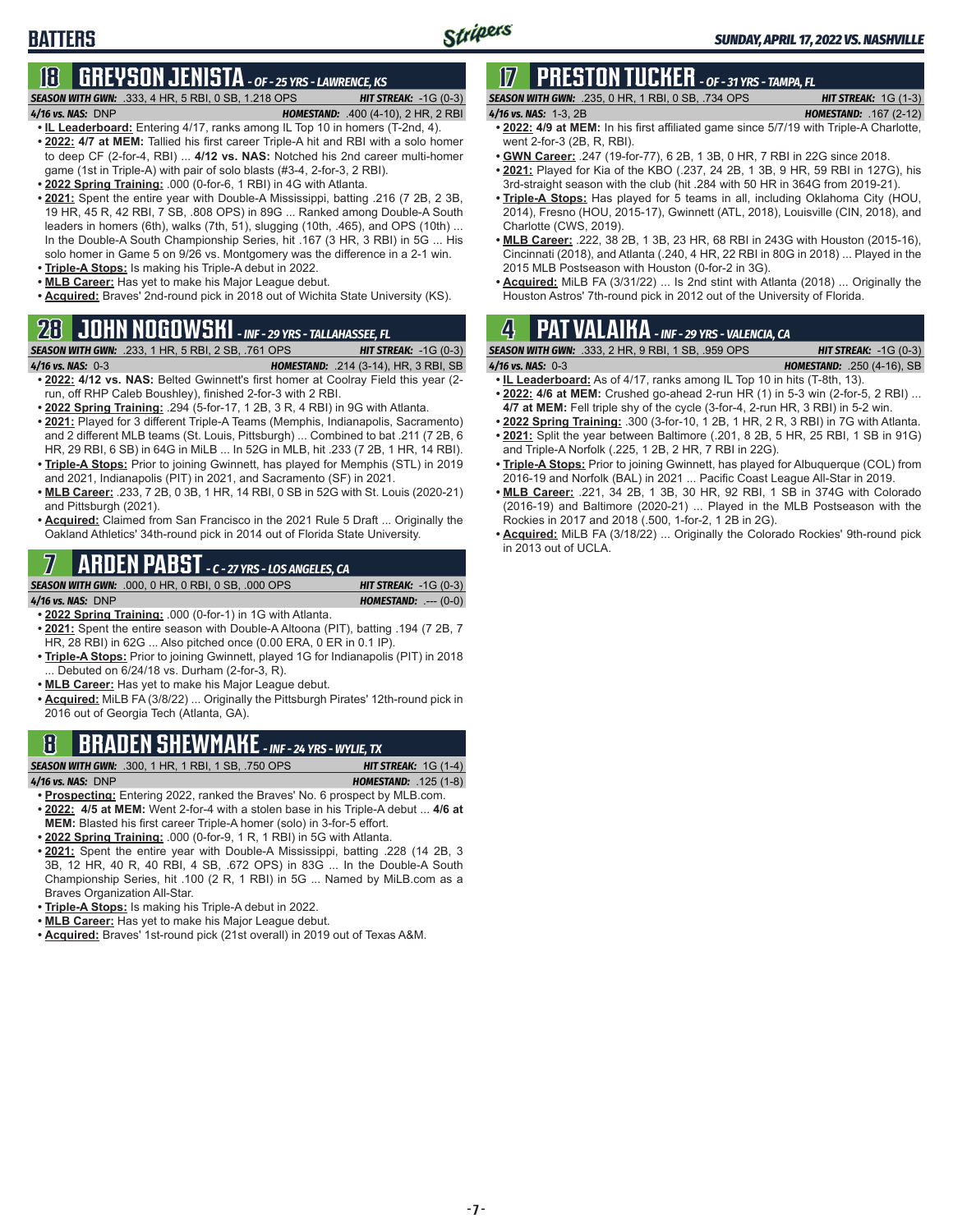|                 | <b>HITTING BREAKDOWN</b> | Stripers        |                      |                     |   |  |  |  | <b>SUNDAY, APRIL 17, 2022 VS. NASHVILLE</b> |  |    |  |                    |  |            |
|-----------------|--------------------------|-----------------|----------------------|---------------------|---|--|--|--|---------------------------------------------|--|----|--|--------------------|--|------------|
| <b>TOTAL:</b>   | .247, 13 HR, .752 OPS    | <b>RISP:</b>    | .256, 4 HR, .788 OPS | <b>RUNS/INNING:</b> |   |  |  |  |                                             |  |    |  |                    |  | <b>TOT</b> |
| Vs. LHP:        | .264, 4 HR, .872 OPS     | <b>RISP/20:</b> | 304, 1 HR, 782 OPS   | <b>Stripers:</b>    | 6 |  |  |  |                                             |  |    |  |                    |  | 42         |
| <b>Vs. RHP:</b> | 241, 9 HR, .714 OPS      | LOADED:         | .111, 0 HR, .422 OPS | Opponents:          |   |  |  |  |                                             |  | 10 |  |                    |  | 48         |
|                 | <b>HOME RUNS</b>         |                 |                      |                     |   |  |  |  |                                             |  |    |  | <b>MULTI-GAMES</b> |  |            |

| <b>HOME RUNS</b> |    |    |    |              |                |  |                          |                        |                                             | <b>MULTI-GAMES</b> |                          |           |
|------------------|----|----|----|--------------|----------------|--|--------------------------|------------------------|---------------------------------------------|--------------------|--------------------------|-----------|
| Player           | 1R | 2R | 3R | <b>GS</b>    | Tot.           |  |                          | Off LH Off RH Team W-L | Last HR with Gwinnett (Regular Season)      | <b>Hit</b>         | <b>RBI</b>               | <b>HR</b> |
| Casteel          |    |    |    |              |                |  |                          | $0 - 2$                | 4/14/22 vs. NAS, 1R (RH Peter Strzelecki)   |                    |                          |           |
| Contreras        |    |    |    |              |                |  |                          | $0 - 0$                | 9/7/21 at COL, 1R (LH Kirk McCarty)         |                    |                          |           |
| Dean             |    |    |    |              |                |  |                          | $0 - 0$                |                                             |                    |                          |           |
| Demeritte        |    |    |    |              | $\mathfrak{p}$ |  | 2                        | $0 - 2$                | 4/14/22 vs. NAS, 2R (RH Jason Alexander)    |                    | 3                        |           |
| <b>DeShields</b> |    |    |    |              |                |  |                          | $0 - 0$                |                                             | ◠                  | $\overline{\phantom{0}}$ |           |
| Goins            |    |    |    |              |                |  |                          | $0 - 0$                | 9/14/21 vs. NAS, 1R (RH Josh Lindblom)      |                    |                          |           |
| Gonzalez         |    |    |    |              |                |  |                          | $0 - 0$                |                                             | $\Omega$           | $\sim$                   |           |
| Gosselin         |    |    |    |              |                |  |                          | $0 - 0$                | 8/25/18 at CLT, 2R (RH Asher Wojciechowski) |                    |                          |           |
| Jenista          |    |    |    |              | 4              |  | 3                        | $3-0$                  | 4/12/22 vs. NAS, 1R (LH Rex Brothers)       |                    |                          |           |
| Nogowski         |    |    |    |              |                |  |                          | $1 - 0$                | 4/12/22 vs. NAS, 2R (RH Caleb Boushley)     | 3                  |                          |           |
| Pabst            |    |    |    |              |                |  |                          | $0 - 0$                |                                             |                    |                          |           |
| Shewmake         |    |    |    |              |                |  | $\overline{\phantom{a}}$ | $1 - 0$                | 4/6/22 at MEM. 1R (LH Matthew Liberatore)   | $\sim$             | -                        |           |
| Tromp            |    |    |    |              |                |  |                          | $0 - 1$                | 4/5/22 at MEM, 1R (RH T.J. Zeuch)           |                    |                          |           |
| Tucker           |    |    |    |              |                |  |                          | $0 - 0$                |                                             |                    |                          |           |
| Valaika          |    | っ  |    |              | 2              |  |                          | $2 - 0$                | 4/7/22 at MEM. 2R (RH Johan Oviedo)         | 4                  | 3                        |           |
| Total:           |    | 5  |    | $\mathbf{0}$ | 13             |  |                          |                        |                                             |                    |                          |           |

| <b>HOME RUN VARIANTS</b>                                                        |                     |    |    |    |           |                                        |              |            |            |            |                   | <b>PINCH HITTERS</b> |                                        |                   |        |                                   |                   |                |                           |                          |           |
|---------------------------------------------------------------------------------|---------------------|----|----|----|-----------|----------------------------------------|--------------|------------|------------|------------|-------------------|----------------------|----------------------------------------|-------------------|--------|-----------------------------------|-------------------|----------------|---------------------------|--------------------------|-----------|
| Back-to-Back Homers (1x):<br>Nogowski (2R) / Jenista, 4/12 vs. NAS (2nd Inning) |                     |    |    |    |           |                                        |              |            |            |            | Player<br>Jenista | AVG.<br>.000         | <b>AB</b><br>$\mathbf 1$               | $\mathsf{R}$<br>0 | н<br>0 | 2B<br>0                           | 3B<br>$\mathbf 0$ | <b>HR</b><br>0 | <b>RBI</b><br>$\mathbf 0$ | <b>BB</b><br>$\mathbf 0$ | <b>SO</b> |
| Back-to-Back-to-Back Homers (0x):<br>---                                        |                     |    |    |    |           |                                        |              |            |            |            |                   |                      |                                        |                   |        |                                   |                   |                |                           |                          |           |
| Pinch-Hit Homers (0x):<br>---                                                   |                     |    |    |    |           |                                        |              |            |            |            |                   |                      |                                        |                   |        |                                   |                   |                |                           |                          |           |
| Leadoff (Game) Homers (0x):<br>---                                              |                     |    |    |    |           |                                        |              |            |            |            |                   |                      |                                        |                   |        |                                   |                   |                |                           |                          |           |
| Walk-Off Homers (0x):<br>---                                                    |                     |    |    |    |           |                                        |              |            |            |            |                   |                      |                                        |                   |        |                                   |                   |                |                           |                          |           |
|                                                                                 |                     |    |    |    |           |                                        |              |            |            |            | Totals:           | .000                 | 1                                      | $\mathbf{0}$      | 0      | 0                                 | $\mathbf{0}$      | 0              | 0                         | 0                        | 1         |
|                                                                                 |                     |    |    |    |           | <b>STRIPERS BATTING BY MONTH</b>       |              |            |            |            |                   |                      |                                        |                   |        | <b>HITTER AWARDS &amp; HONORS</b> |                   |                |                           |                          |           |
|                                                                                 | <b>AVG</b>          | G  | 2B | 3B | <b>HR</b> | <b>RBI</b>                             | <b>SB</b>    | <b>OBP</b> | <b>SLG</b> | <b>OPS</b> | Player            |                      |                                        | <b>Award/Date</b> |        |                                   |                   |                | <b>Stats</b>              |                          |           |
| April:<br>May:<br>June:<br>July<br>August:<br>September:                        | .247                | 11 | 21 | 3  | 13        | 40                                     | 9            | .323       | .429       | .752       |                   |                      |                                        |                   |        |                                   |                   |                |                           |                          |           |
|                                                                                 |                     |    |    |    |           | <b>HITTING STREAKS (10-PLUS GAMES)</b> |              |            |            |            |                   |                      | <b>ON-BASE STREAKS (15-PLUS GAMES)</b> |                   |        |                                   |                   |                |                           |                          |           |
| Player                                                                          | <b>Length/Dates</b> |    |    |    |           |                                        | <b>Stats</b> |            |            |            | <b>Player</b>     | <b>Length/Dates</b>  |                                        |                   |        |                                   |                   | <b>Stats</b>   |                           |                          |           |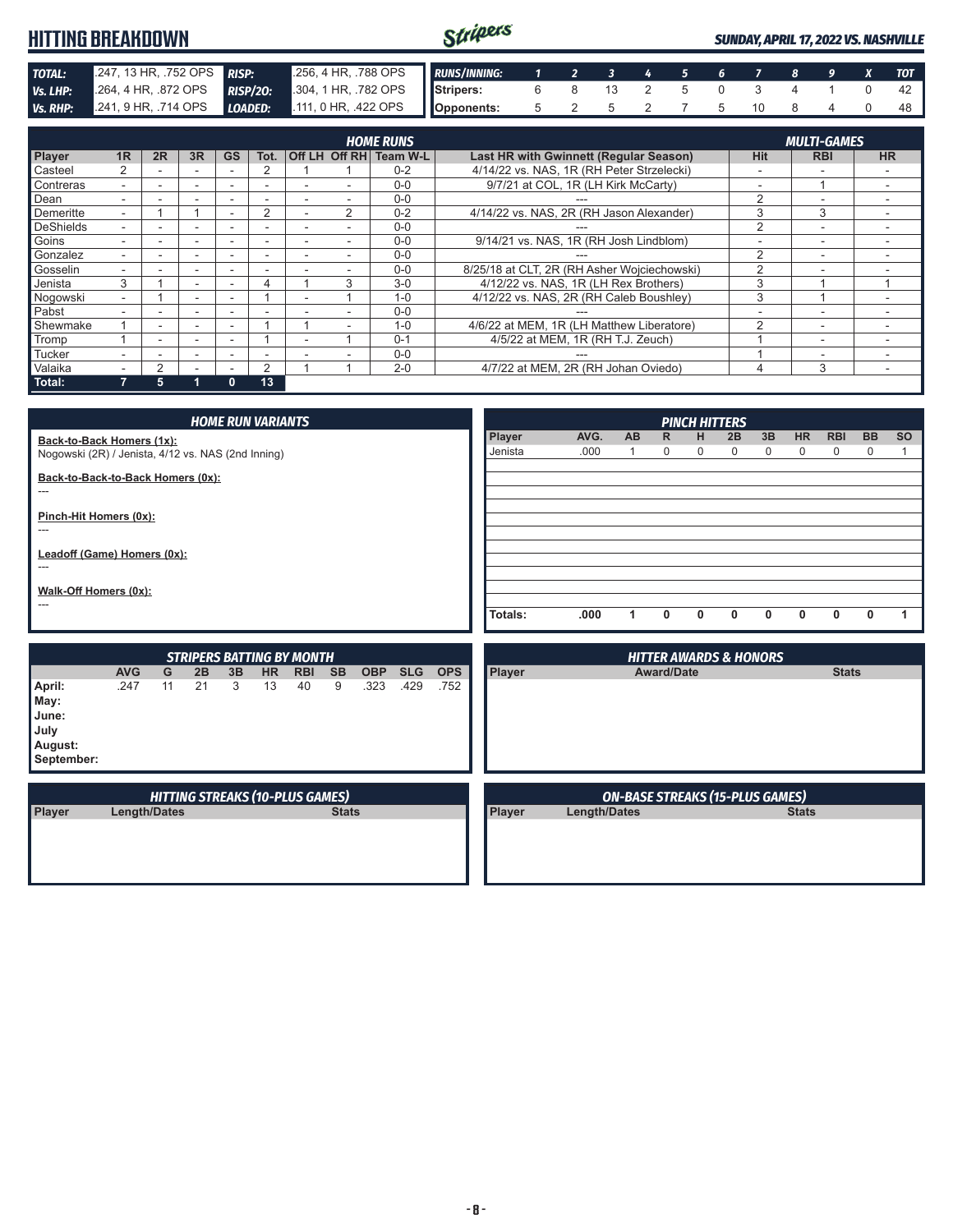### **SEASON SUMMARY**



### **TEAM HIGHS & LOWS**

| <b>OFFENSE:</b>  |                                                                     |
|------------------|---------------------------------------------------------------------|
|                  |                                                                     |
|                  |                                                                     |
|                  |                                                                     |
|                  |                                                                     |
|                  |                                                                     |
|                  |                                                                     |
|                  |                                                                     |
|                  |                                                                     |
|                  | Most Home Runs, Inning 2 (2x, last: 2nd Inning, 4/12 vs. Nashville) |
|                  |                                                                     |
|                  |                                                                     |
|                  |                                                                     |
|                  |                                                                     |
|                  |                                                                     |
|                  |                                                                     |
|                  |                                                                     |
|                  |                                                                     |
|                  |                                                                     |
| <b>PITCHING:</b> |                                                                     |
|                  |                                                                     |
|                  |                                                                     |
|                  |                                                                     |
|                  |                                                                     |
|                  |                                                                     |
|                  |                                                                     |
|                  |                                                                     |
|                  | Most Home Runs Allowed, Game 3 (2x, last: 4/16 vs. Nashville)       |
|                  |                                                                     |
|                  |                                                                     |
|                  |                                                                     |
| <b>DEFENSE:</b>  |                                                                     |
|                  | Most Double Plays Turned, Game  2 (2x, last: 4/14 vs. Nashville)    |
|                  |                                                                     |
|                  |                                                                     |
|                  | Most Stolen Bases Allowed, Game 3 (2x, last: 4/16 vs. Nashville)    |

### **TEAM MISCELLANEOUS**

| Largest Margin of Victory3 Runs (2x, last: 4/10 at Memphis, 6-3)                                                       |
|------------------------------------------------------------------------------------------------------------------------|
|                                                                                                                        |
|                                                                                                                        |
|                                                                                                                        |
|                                                                                                                        |
|                                                                                                                        |
|                                                                                                                        |
|                                                                                                                        |
|                                                                                                                        |
|                                                                                                                        |
|                                                                                                                        |
|                                                                                                                        |
| Long Multi-Game Scoreless Streak <b>Contract Contract Contract Contract Contract Contract Contract Contract Contra</b> |

#### Nashville) Memphis) Memphis) Nashville) Nashville) Memphis) Nashville) Long Multimary<br>16-Current) ......... None

### **INDIVIDUAL HIGHS & LOWS**

| Caught Stealing…………………………………… 1 (5x, last: DeShields, 4/16 vs. Nashville) |
|---------------------------------------------------------------------------|
|                                                                           |

#### **PITCHING (GAME):**

| . None |
|--------|
|        |

#### **DEFENSE (GAME):**

### **STREAKS**

|  |  | OFFENSIVE (LONGEST IN 2022 ONLY): |
|--|--|-----------------------------------|
|--|--|-----------------------------------|

#### **PITCHING (LONGEST IN 2022 ONLY):**

### **LAST TIME IT HAPPENED (GWINNETT REGULAR-SEASON HISTORY)**

#### **INDIVIDUAL OFFENSE:**

|                                                        | Homers, Both Sides of Plate ………………………… Drew Waters (5/18/21 at Nashville)  |
|--------------------------------------------------------|----------------------------------------------------------------------------|
|                                                        |                                                                            |
|                                                        |                                                                            |
|                                                        | Back-to-Back-to-Back Homers  Arcia/Camargo/Demeritte (5/8/21 at Charlotte) |
|                                                        |                                                                            |
|                                                        |                                                                            |
|                                                        |                                                                            |
|                                                        |                                                                            |
|                                                        |                                                                            |
|                                                        |                                                                            |
|                                                        |                                                                            |
|                                                        |                                                                            |
|                                                        |                                                                            |
|                                                        |                                                                            |
|                                                        |                                                                            |
| <b>INDIVIDUAL PITCHING:</b><br>0.0 Inning Perfect Came | Nover                                                                      |
|                                                        |                                                                            |

| <b>INDIVIDUAL FILUIIIIVU.</b>                                                  |  |
|--------------------------------------------------------------------------------|--|
|                                                                                |  |
|                                                                                |  |
| 9.0-Inning No-Hitter (Comb.) Wooten/Marksberry/Ramirez (6/30/16 at Louisville) |  |
|                                                                                |  |
|                                                                                |  |
|                                                                                |  |
| 21 Consecutive Saves Converted Jairo Asencio (9/6/09-8/8/11)                   |  |
| 25.0-Inning Scoreless Streak Stephen Marek, 25.1 IP (6/6/10-8/2/10)            |  |
|                                                                                |  |

#### **TEAM OFFENSE:**

| <b>TEAM PITCHING:</b> |  |
|-----------------------|--|
|                       |  |
|                       |  |
|                       |  |
|                       |  |
|                       |  |
|                       |  |
|                       |  |
|                       |  |
|                       |  |
| <b>TEAM DEFENSE:</b>  |  |
|                       |  |
|                       |  |

## **TEAM MISCELLANEOUS:**<br>18-Run Margin of Victory....